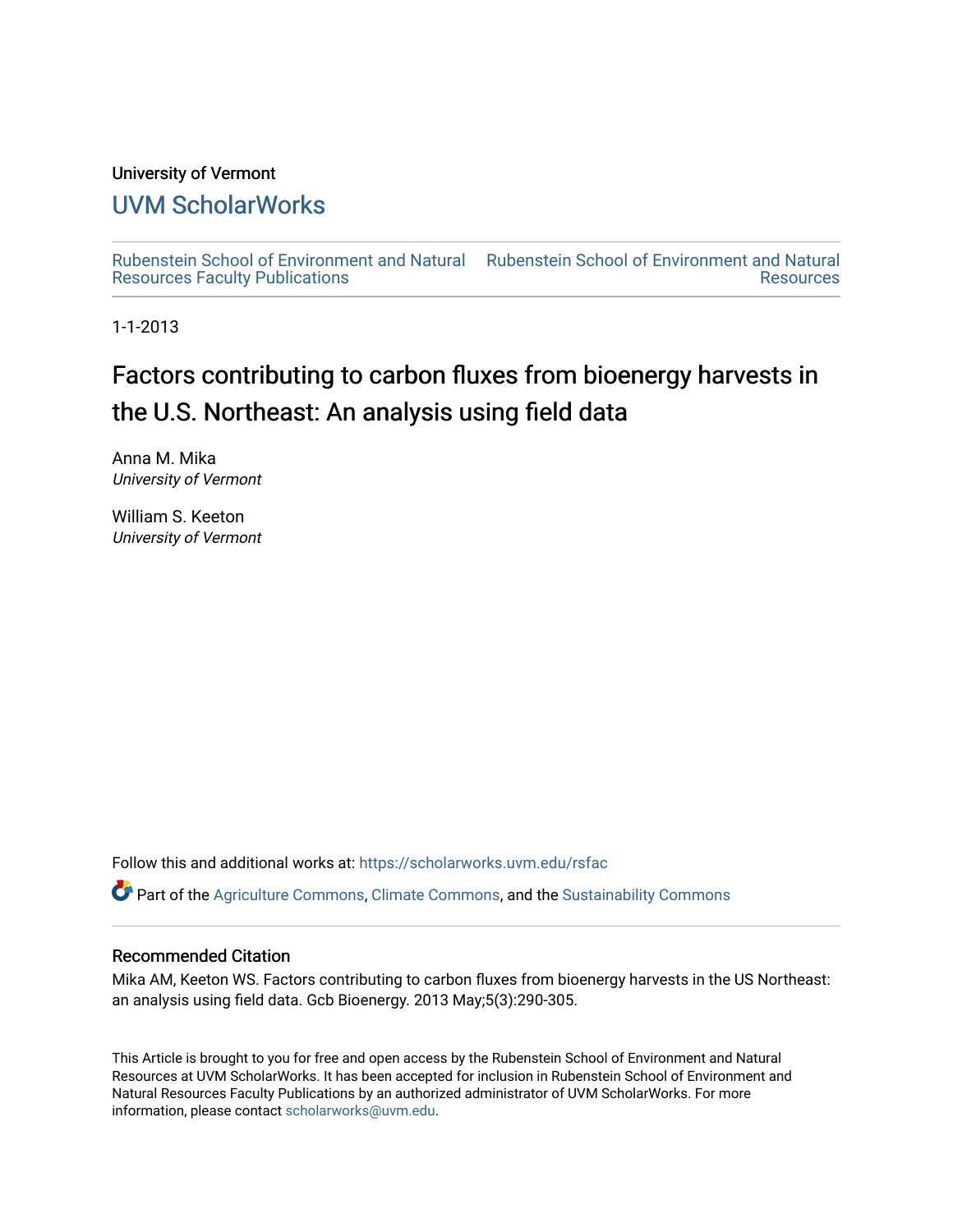

GCB Bioenergy (2012), doi: 10.1111/j.1757-1707.2012.01183.x

## Factors contributing to carbon fluxes from bioenergy harvests in the U.S. Northeast: an analysis using field data

#### A N N A M A M I K A and WILLIAM S. KEETON

Rubenstein School of Environment and Natural Resources, University of Vermont, 81 Carrigan Drive, Burlington, VT, 05405, USA

#### Abstract

With growing interest in wood bioenergy there is uncertainty over greenhouse gas emissions associated with offsetting fossil fuels. Although quantifying postharvest carbon (C) fluxes will require accurate data, relatively few studies have evaluated these using field data from actual bioenergy harvests. We assessed C reductions and net fluxes immediately postharvest from whole-tree harvests (WTH), bioenergy harvests without WTH, and nonbioenergy harvests at 35 sites across the northeastern United States. We compared the aboveground forest C in harvested with paired unharvested sites, and analyzed the C transferred to wood products and C emissions from energy generation from harvested sites, including indirect emissions from harvesting, transporting, and processing. All harvests reduced live tree C; however, only bioenergy harvests using WTH significantly reduced C stored in snags ( $P < 0.01$ ). On average, WTH sites also decreased downed coarse woody debris C while the other harvest types showed increases, although these results were not statistically significant. Bioenergy harvests using WTH generated fewer wood products and resulted in more emissions released from bioenergy than the other two types of harvests, which resulted in a greater net flux of C ( $P < 0.01$ ). A Classification and Regression Tree analysis determined that it was not the type of harvest or amount of bioenergy generated, but rather the type of skidding machinery and specifics of silvicultural treatment that had the largest impact on net C flux. Although additional research is needed to determine the impact of bioenergy harvesting over multiple rotations and at landscape scales, we conclude that operational factors often associated with WTH may result in an overall intensification of C fluxes. The intensification of bioenergy harvests, and subsequent C emissions, that result from these operational factors could be reduced if operators select smaller equipment and leave a portion of tree tops on site.

Keywords: aboveground carbon, bioenergy harvest, fossil fuel offsets, northern hardwoods, sustainable forestry, whole-tree harvest

Received 4 January 2012 and accepted 9 April 2012

#### Introduction

There is growing interest in managing rising atmospheric carbon dioxide  $(CO<sub>2</sub>)$  emissions (Forster *et al.*, 2007) through mitigation measures, including: decreasing use of fossil fuels; improving energy efficiency; increasing use of renewable fuels; and enhancing forest carbon (C) sequestration (IPCC, 2007). Forests have been a focus of those C mitigation efforts (Hamilton et al., 2010) due to their large capacity to sequester and store C (Nabuurs et al., 2007). However, some hypothesize that using the wood in place of fossil fuels for energy production ('bioenergy' such as combusting woodchips or pellets for electricity, heating, or combined heat and

Correspondence: William S. Keeton, tel. + 1 802 656 2518, fax + 1 802 656 2623, e-mail: William.Keeton@uvm.edu

power) could result in a net C benefit (Hall, 1997; Kroetz & Friedland, 2008).

The short-term net C outcomes associated with managing forests for bioenergy production remain uncertain. In the northern hardwood region of the northeastern U.S. wood biomass harvested for energy applications is only one of several products supplied by a logging operation. Thus, C-accounting needs to consider C left on site in residual biomass and C fluxes (i.e. net positive or negative emission of C to the atmosphere) into and out of the forest system, as well as C transferred to wood products, the life cycle of those products, and fossil fuel offsets (Eriksson et al., 2007; Mckechnie et al., 2011). Previous accounting studies (e.g. Manomet Center for Conservation Sciences, 2010; Nunery & Keeton, 2010; Mckechnie et al., 2011) have been limited by a relative lack of empirical data from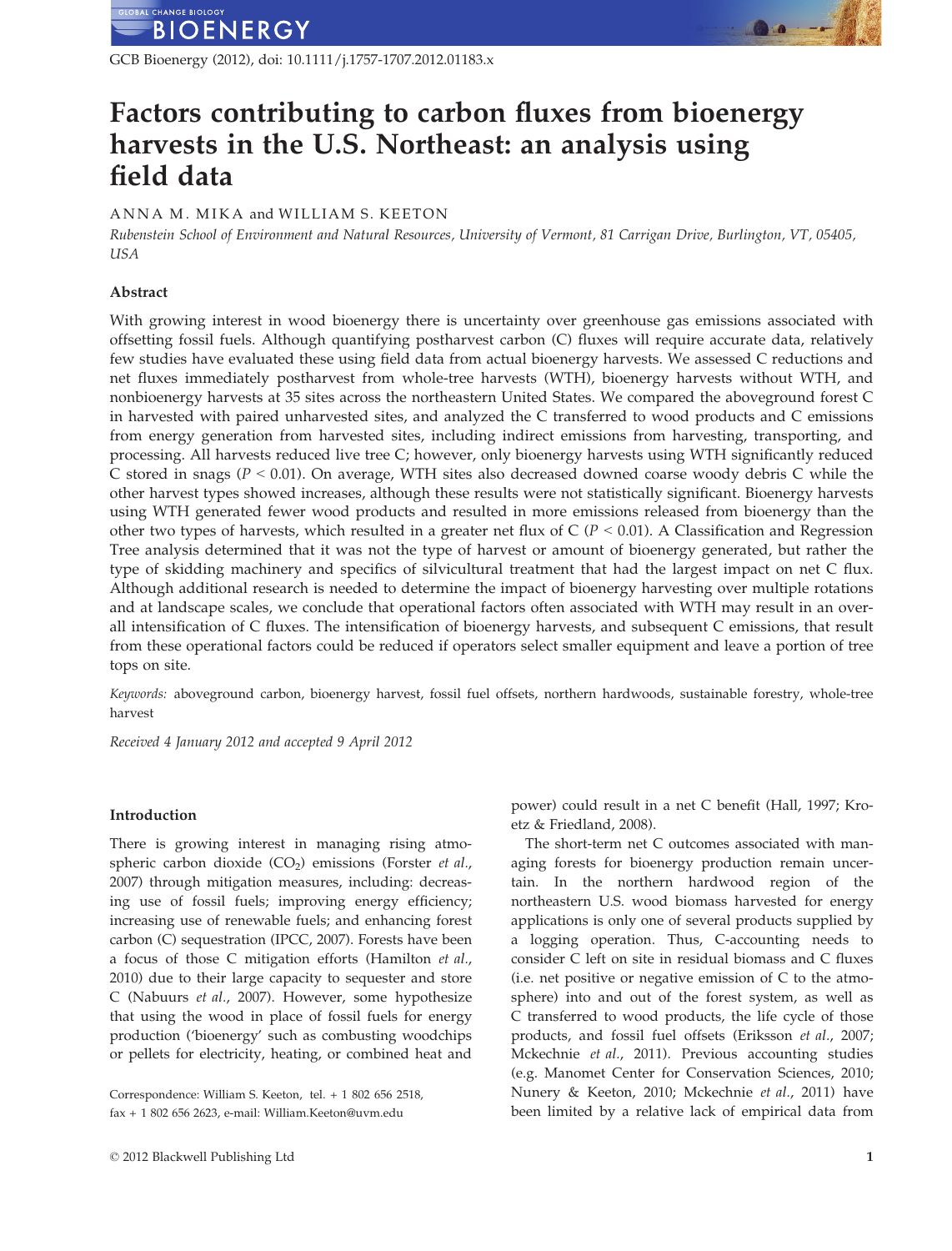actual bioenergy harvests, requiring modeling assumptions about harvesting practices, such as whole-tree harvesting (WTH) and increased removals of low grade material. In this study, we use field data to assess whether bioenergy harvesting in the northeastern U.S. results in intensified cutting that increases net C fluxes immediately postharvest.

#### Effects of forest management on C pools

Despite the development of complex forest C-accounting protocols in the Kyoto framework (Nabuurs et al., 2007) and by developing C markets (American Carbon Registry, 2010; California Air Resources Board, 2010; Verified Carbon Standard, 2010), some aspects of forest management effects on C dynamics remain in debate. The issue is how to rigorously account for above and belowground forest C pools, C fluxes through the wood products stream, and avoided emissions (i.e. 'offsets') associated with substituting wood for other building materials and fossil fuels (Eriksson et al., 2007).

Depending on the assumptions made about each of these and their relative weight in the C-accounting, studies can come to very different conclusions about forest management. For instance, many studies have determined that less intensive harvesting practices result in the greatest net increase in C storage (Harmon et al., 1990; Harmon & Marks, 2002; Swanson, 2009; Nunery & Keeton, 2010). Other studies have concluded exactly the opposite, stressing substitution effects (Eriksson et al., 2007; Davis et al., 2009; Routa et al., 2011), which are market-driven and may be difficult to predict. For instance, Eriksson et al. (2007) concluded that, in some cases, intensive harvesting combined with substitution of bioenergy for fossil fuels may result in the greatest net emissions reductions due to accumulation of fossil fuel offsets. Under their modeling framework fertilizing, harvesting slash and stumps, and substituting wood for construction material and coal had a greater C benefit than retaining residues and offsetting natural gas (Eriksson et al., 2007). Others have questioned the assumptions regarding substitution effects (Schulze et al., 2012). Accurate accounting, and to some extent resolution of the on-going debate about forest bioenergy (Harmon & Marks, 2002; Searchinger et al., 2009; Mckechnie et al., 2011), will depend on the advent of real data.

In terms of bioenergy harvesting, a critical consideration is the extent to which operations might result in increased C removals through intensified harvesting practices (Zanchi et al., 2011), such as WTH. Similarly, accounting for fossil fuel offsets requires information about the types of fuels replaced, for which accurate data are not consistently available. As demand for wood bioenergy increases (Briedis et al., 2011a; Munsell et al., 2011; Zanchi et al., 2011), understanding the C trade-offs of different forest management approaches, including those specific to bioenergy (e.g. WTH), will become increasingly important.

Quantifying the net C effects of forest management practices, including bioenergy harvesting, requires understanding the pathways and rates of changes in forest C pools. This may be particularly important for WTH because it involves removal of large amounts of aboveground biomass in whole trees (see Fig. 1), including tree tops and limbs (Johnson & Curtis, 2001). This differs from stem-only conventional harvesting where only roundwood is taken off site (Vanguelova et al., 2010). WTH is an economical and efficient way to harvest residues, including roundwood on upper tree stems (Briedis et al., 2011a; Lippke et al., 2011), which otherwise is considered unmerchantable and left on site. Chipping this material and using it to generate energy provides an additional revenue source.

In addition to impacting aboveground live tree C pools, WTH may increase the intensity of the harvest and impact the dead C pools, including snags and downed wood (Briedis et al., 2011a). Timber harvesting often disproportionally impacts dead C pools through effects on input rates, species composition, and size distribution of downed coarse woody debris (DCWD; Harmon et al., 1986). WTH can increase dead wood C impacts through removal of tree crowns and upper stems and by harvesting dead and low vigor trees, impairing DCWD recruitment (Lattimore et al., 2009), and altering the quantity and temporal dynamics of C storage in the DCWD pool (Harmon et al., 1986). Although C is emitted through decomposition (Parikka, 2004; Johnson, 2009; Searchinger et al., 2009), the overall dead wood pool can accumulate for long periods (Harmon, 2001), ultimately accounting for >10% of total aboveground C storage in late-successional northern hardwood-conifer forests (Keeton et al., 2011). Removal of DCWD recruitment sources over multiple rotations, thus, may result in a long-term reduction in forest stand C (Harmon et al., 1990; Harmon & Marks, 2002). Therefore, assessing the impacts of bioenergy harvesting on dead wood pools, in addition to aboveground live tree C pools, is important for understanding the C impacts of bioenergy harvests.

#### Carbon mitigation through bioenergy harvests

Some have assumed that bioenergy is 'carbon-neutral' because harvested C, which is combusted and emitted as CO2, is later sequestered through forest regrowth (Kroetz & Friedland, 2008). However, a developing literature has questioned many of the fundamental assumptions in this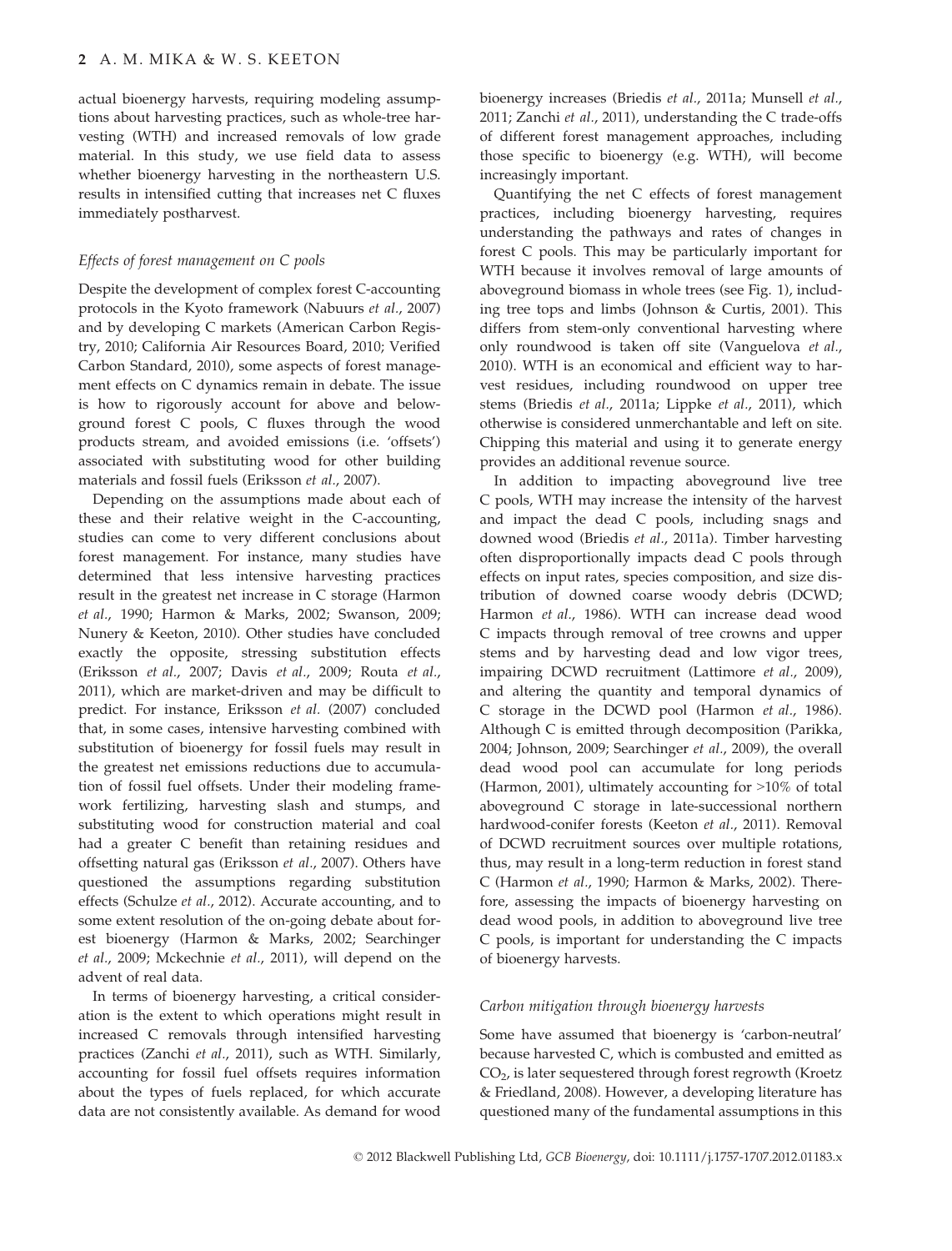

Fig. 1 An example of a 'heavy' harvest in our dataset that employed WTH with single-tree selection, both a grapple and a cable skidder, and a shear (top left). This site resulted in a -101% difference in forest stand C from reference unharvested to harvested stand. Tree tops left on landing at a WTH site waiting to be chipped (top right). An example of a 'light' WTH that used single-tree selection, a cable skidder only, and a shear with a chainsaw (bottom right). This harvest had more tree tops (and of larger diameter) left on site and resulted in a -39% difference in forest stand C postharvest. A CAT 535B grapple skidder used at a site in our dataset (bottom left). (Photo credit: C.E. Littlefield, except bottom right photo by A.M. Mika).

argument (Johnson, 2009; Searchinger et al., 2009; Mckechnie et al., 2011; Zanchi et al., 2011; Gunn et al., 2012; Schulze et al., 2012). Important uncertainties remain regarding the temporal dynamics of C fluxes associated with bioenergy use. One of these is the timeframe over which an initial C 'debt,' or C flux, might be compensated by a C 'dividend' from fossil fuel offsets and forest regrowth (Mckechnie et al., 2011; Routa et al., 2011; Zanchi et al., 2011).

Another key consideration is how these dynamics will play out at landscape scales as a function of harvests scheduled or staggered across time and space (Gunn et al., 2012). There may be compensatory effects at landscape scales, possibly equilibrating C emissions and C uptake across multiple stands harvested at different time schedules (Ryan et al., 2010). However, there may nevertheless be a permanent flux of C off the landscape if overall harvesting intensity increases. This would result in lower net average landscape C storage that may not be compensated by fossil fuel offsets. The complex question of whether greater reliance on wood bioenergy reduces C emissions would depend on the rate at which the loss of landscape C storage is compensated by avoided fossil fuel emissions. Our study addresses the former, using field data to determine whether bioenergy harvests are in fact intensifying C removals and increasing the net C flux, and thus might have the potential to reduce net landscape C storage.

The intensity of bioenergy harvests in the northeastern U.S. may vary considerably, by factors such as the area, volume, and the type of material harvested. Currently, the main source of bioenergy in developed countries is primary (i.e. harvests producing logs, sawlogs, pulp, veneer, and woodchips) and secondary (i.e. harvests producing finished or semifinished products with no primary products) wood product operations (Lattimore et al., 2009). The scale varies from small, familyowned firewood operations to large industrial energy plantations, and material can be generated from thinning operations, residues and mill waste, bioenergy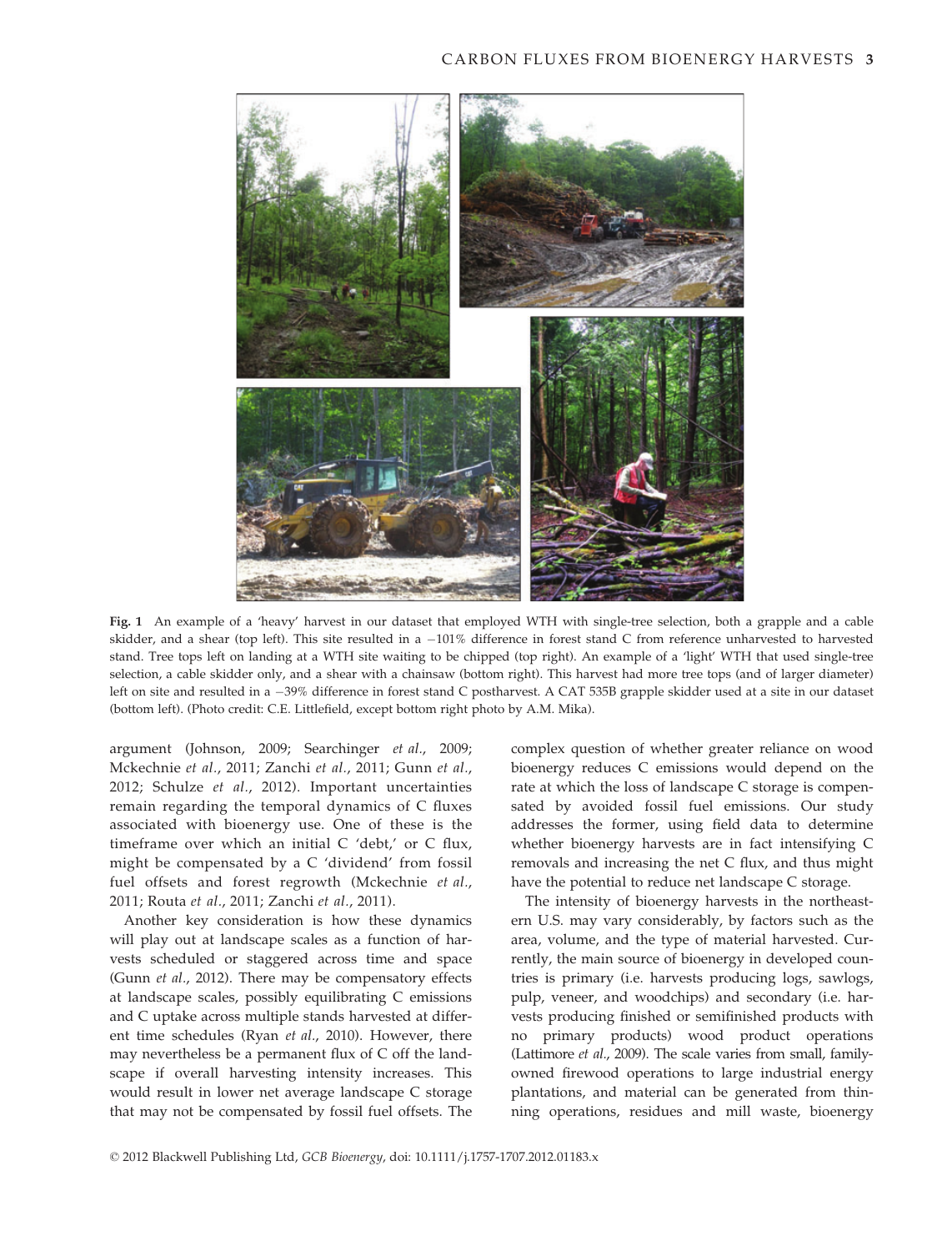plantations and agro-forestry operations, and fuel wood gathered from urban areas (Lattimore et al., 2009). Although there is concern that rising demand for bioenergy will intensify removals of dead wood and harvesting residues (Briedis et al., 2011a), some bioenergy harvesting may improve stand stocking and stem quality by removing low grade material. For example, thinning from below (termed 'stand improvement cutting'), sometimes used for bioenergy harvesting, can increase merchantable volume production and rates of C uptake (Hoover & Stout, 2007), although there is still an initial flux of C after the disturbance (Harmon, 2001).

In this study we evaluated the effects of a range of bioenergy harvesting types and intensities on postharvest aboveground forest C storage and net C fluxes. The study objectives were to: (1) determine whether bioenergy harvests, especially those using WTH, are more intensive than nonbioenergy harvests by comparing their respective immediate postharvest changes in aboveground forest C pools, (2) evaluate whether bioenergy harvests had greater total net C emissions than harvests without bioenergy as a product, and (3) assess which site-specific and operational variables most strongly predict net C outcomes.

#### Materials and methods

#### Study site

Our study area was within the northern hardwood region of northeastern U.S., focusing on northern New York, Vermont, and New Hampshire (Fig. 2). The climate is humid continental (i.e. moist temperate) with even distribution of precipitation throughout the year, cold winters, and warm to hot summers. The topography is characterized by postglacial valleys, plateaus, hills, and the Green, White, and Adirondack mountain ranges. Alluvial sediments and glacial tills created fertile edaphic conditions, consisting mostly of the well-drained and partially loamy Tunbridge soils series. Vegetation is predominantly mature (50–100 years old), even or multiaged northern hardwood or northern hardwood-conifer forests. Dominant species include Acer saccharum (sugar maple), Fagus grandifolia (American beech), Betula alleghaniensis (yellow birch), and Tsuga canadensis (eastern hemlock) with significant components of Fraxinus americana (American white ash), Acer rubrum (red maple), and Pinus strobus (eastern white pine).

From a request sent to 115 professional foresters in the region, we identified 43 recently harvested candidate sites to which we applied selection criteria; of these 35 met our requirements and were included in the study (Table 1). The selection criteria included the following: public or private ownership; harvested within 3 years; naturally regenerated stands (no plantations); low to mid elevation (610 m maximum); moderate to high site productivity (sugar maple site class 1–3); and presence of an unharvested adjoining portion of each stand. Harvests were not selected based on the type of operation (e.g. whole-tree vs. nonwhole-tree harvest), but rather were a representative sample of the harvest activity occurring in our study region. We specifically excluded clear-cutting operations in our study because most harvests in the Northeast are partial harvests (Sader & Legaard, 2008) and structural retention considerations for clear-cutting are fundamentally different. Each harvested site was paired with an immediately adjacent unharvested portion of the stand of similar ecological characteristics (i.e. overstory composition, structure, and disturbance history) as a reference for estimating preharvest conditions. Our study included sites, which had been harvested for wood products in



Fig. 2 Map of the study sites ( $N = 35$ ). Where two sites overlap due to close proximity, a '2' indicates that there are 2 properties sampled in that location.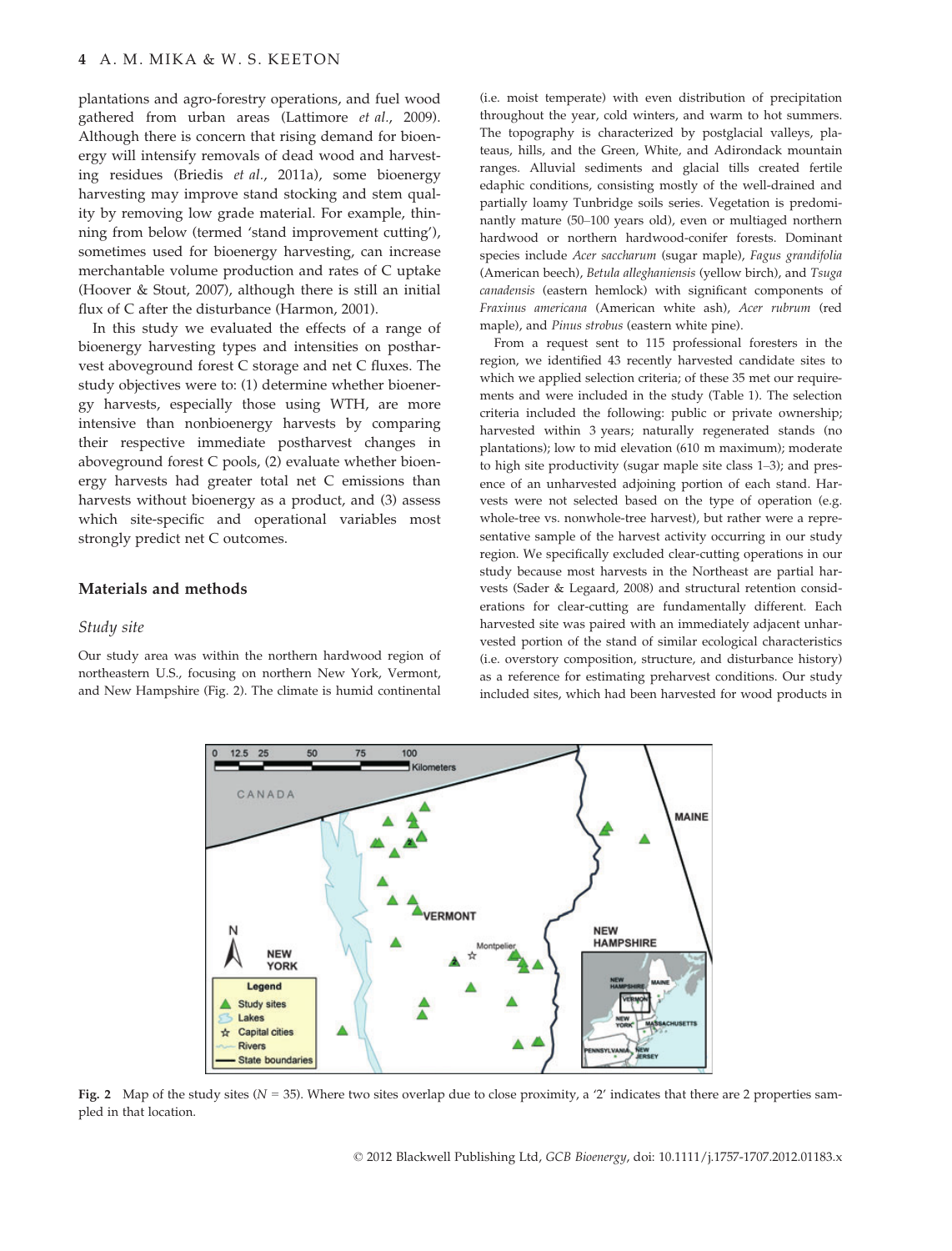|                      | total basal area (m <sup>2</sup> ha <sup>-1</sup> ); quadratic mean diameter at breast height (cm); aboveground biomass (Mg ha <sup>-1</sup> ); and percent canopy closure |                |               |                                   | Percent Conifer  | Basal Area         | <b>END</b>      | Aboveground live                  | Canopy                   |
|----------------------|----------------------------------------------------------------------------------------------------------------------------------------------------------------------------|----------------|---------------|-----------------------------------|------------------|--------------------|-----------------|-----------------------------------|--------------------------|
| $\mathbf{r}$<br>Site | Forest Type                                                                                                                                                                | Slope $(%$     | Elevation (m) | $\widehat{\mathcal{C}}$<br>Aspect | (% Basal Area)   | $(m^2 \, ha^{-1})$ | $\binom{cm}{c}$ | biomass ( $Mg$ ha <sup>-1</sup> ) | Closure (%)              |
|                      | Pine Hardwood                                                                                                                                                              | 23.1           | 233           | 234                               | 28.9             | 24.9               | 23.9            | 152.                              | 67                       |
| $\sim$               | Northern Hardwood                                                                                                                                                          | 12.3           | 248           | 221                               | 7.9              | 28.9               | 21.6            | 185.7                             | 87                       |
| $\infty$             | Maple-Basswood                                                                                                                                                             | 17.6           | 219           | 50                                | 8.9              | 25.8               | 17.6            | 162.5                             | 84                       |
| 4                    | Oak Northern Hardwood                                                                                                                                                      | 15.8           | 277           | 179                               | 3.4              | 27.1               | 20.9            | 177.0                             | 84                       |
| 5                    | Northern Hardwood                                                                                                                                                          | 24.9           | 596           | $\mathcal{S}$                     | 10.7             | 32.1               | 16.7            | 202.5                             | 95                       |
| $\circ$              | Hemlock Hardwood                                                                                                                                                           | 5.2            | 165           | 205                               | 50.5             | 46.4               | 27.4            | 303.7                             | 57                       |
| $\overline{a}$       | Northern Hardwood                                                                                                                                                          | 10.5           | 439           | 96                                | 9.6              | 33.5               | 17.7            | 217.5                             | 94                       |
| $^{\circ}$           | Pine Hardwood                                                                                                                                                              | $\overline{2}$ | 230           | 114                               | 26.2             | 26.2               | 23.9            | 158.6                             | $\overline{\phantom{0}}$ |
| $\circ$              | Hemlock Hardwood                                                                                                                                                           | 14.1           | 155           | 245                               | 43.5             | 31.7               | 30.0            | 213.9                             | 83                       |
| 10                   | Hemlock Hardwood                                                                                                                                                           | 12.3           | 156           | 326                               | 41.2             | 15.6               | 21.3            | 106.2                             | 46                       |
| $\Box$               | Northern Hardwood                                                                                                                                                          | 10.5           | 244           | 183                               | 5.5              | 31.6               | 19.0            | 189.4                             | 88                       |
| 12                   | Spruce-Northern Hardwood                                                                                                                                                   | 21.3           | 407           | $\sqrt{26}$                       | 52.1             | 33.5               | 16.1            | 205.1                             | 86                       |
| 13                   | Pine Hardwood                                                                                                                                                              | 10.5           | 292           | 66                                | 18.1             | 38.1               | 19.4            | 253.4                             | 96                       |
| 14                   | Hemlock Hardwood                                                                                                                                                           | 0.0            | 306           | 139                               | 66.7             | 41.3               | 27.2            | 244.7                             | 89                       |
| 15                   | Sugar Maple                                                                                                                                                                | 48.8           | 538           | R,                                | 1.7              | 26.6               | 21.0            | 206.4                             | 88                       |
| 16                   | Mesic Mixed Pine-Hardwood                                                                                                                                                  | 3.5            | 209           | $\mathcal{S}^{\mathcal{S}}$       | 10.9             | 31.6               | 18.7            | 187.6                             | 93                       |
| 17                   | Spruce-Northern Hardwood                                                                                                                                                   | 19.4           | 467           | 156                               | 43.9             | 23.5               | 17.1            | 123.1                             | 69                       |
| 18                   | Mesic Mixed Pine-Hardwood                                                                                                                                                  | 35             | 377           | 147                               | 3.2              | 28.5               | 21.8            | 202.0                             | 51                       |
| 19                   | Spruce-Northern Hardwood                                                                                                                                                   | 14.1           | 385           | 265                               | 17.6             | 19.5               | 19.7            | 114.8                             | 59                       |
| 20                   | Spruce-Northern Hardwood                                                                                                                                                   | 8.7            | 438           | 280                               | 9.4              | 29.4               | 18.1            | 189.1                             | 80                       |
| $\overline{21}$      | Northern Hardwood                                                                                                                                                          | 17.6           | 542           | 243                               | 0.0              | 28.5               | 19.8            | 186.7                             | 88<br>88                 |
|                      | Northern Hardwood                                                                                                                                                          | 12.3           | 422           | 212                               | 0.0              | 26.4               | 21.7            | 185.3                             |                          |
| 23 24                | Hemlock Hardwood                                                                                                                                                           | 10.5           | 315           | 229                               | 33.9             | 22.6               | 24.1            | 143.9                             | $\mathcal{L}$            |
|                      | Northern Hardwood                                                                                                                                                          | 19.4           | 542           | 189                               | 4.7              | 29.4               | 25.1            | 190.3                             | 89                       |
| 25 25 28             | Northern Hardwood                                                                                                                                                          | $\overline{2}$ | 434           | 244                               | $0.0$<br>8.3     | 35.0               | 21.7            | 240.1                             | 94                       |
|                      | Beech-Maple                                                                                                                                                                | 8.7            | 478           | 253                               |                  | 20.7               | 13.7            | 140.3                             | <b>67</b><br>93          |
|                      | Hemlock Hardwood                                                                                                                                                           | 23.1           | 135           | $47\,$                            | 49.2             | 37.3               | 22.8            | 218.2                             |                          |
|                      | Northern Hardwood                                                                                                                                                          | 12.3           | 544           | 235                               | 4.4              | 31.2               | 17.6            | 209.2                             | 98                       |
|                      | Pine Hardwood                                                                                                                                                              | 10.5           | 269           | 240                               | 27.6             | 34.9               | 20.7            | 203.8                             | 86 R                     |
| $2937$               | Northern Hardwood                                                                                                                                                          | 21.3           | 397           | 181                               | $\overline{5}$ . | 22.4               | 17.1            | 145.4                             |                          |
|                      | Northern Hardwood                                                                                                                                                          | 19.4           | 393           | K                                 | 0.0              | 23.9               | 20.6            | 171.3                             | 81                       |
| 32                   | Pine Hardwood                                                                                                                                                              | 3.5            | 463           | R                                 | 25.4             | 27.1               | 13.7            | 148.1                             | 80                       |
| 33                   | Mesic Mixed Pine-Hardwood                                                                                                                                                  | 8.7            | 333           | 254                               | 3.1              | 29.8               | 16.9            | 175.7                             | 91                       |
| 34                   | Spruce-Northern Hardwood                                                                                                                                                   | 21.3           | 415           | $\mathcal{S}$                     | ್ಲ<br>೧. ೧<br>೧  | 19.7               | 15.4            | 113.4                             | 65                       |
| 35                   | Northern Hardwood                                                                                                                                                          | 14.1           | 601           | 23                                |                  | 28.0               | 18.             | 182.                              | 93                       |
|                      | Mean                                                                                                                                                                       | 14.1           | 361.83        | $\sum^\mathbf{A}$                 | 17.9             | 28.9               | 20.2            | 184.3                             | 82.4                     |

© 2012 Blackwell Publishing Ltd, GCB Bioenergy, doi: 10.1111/j.1757-1707.2012.01183.x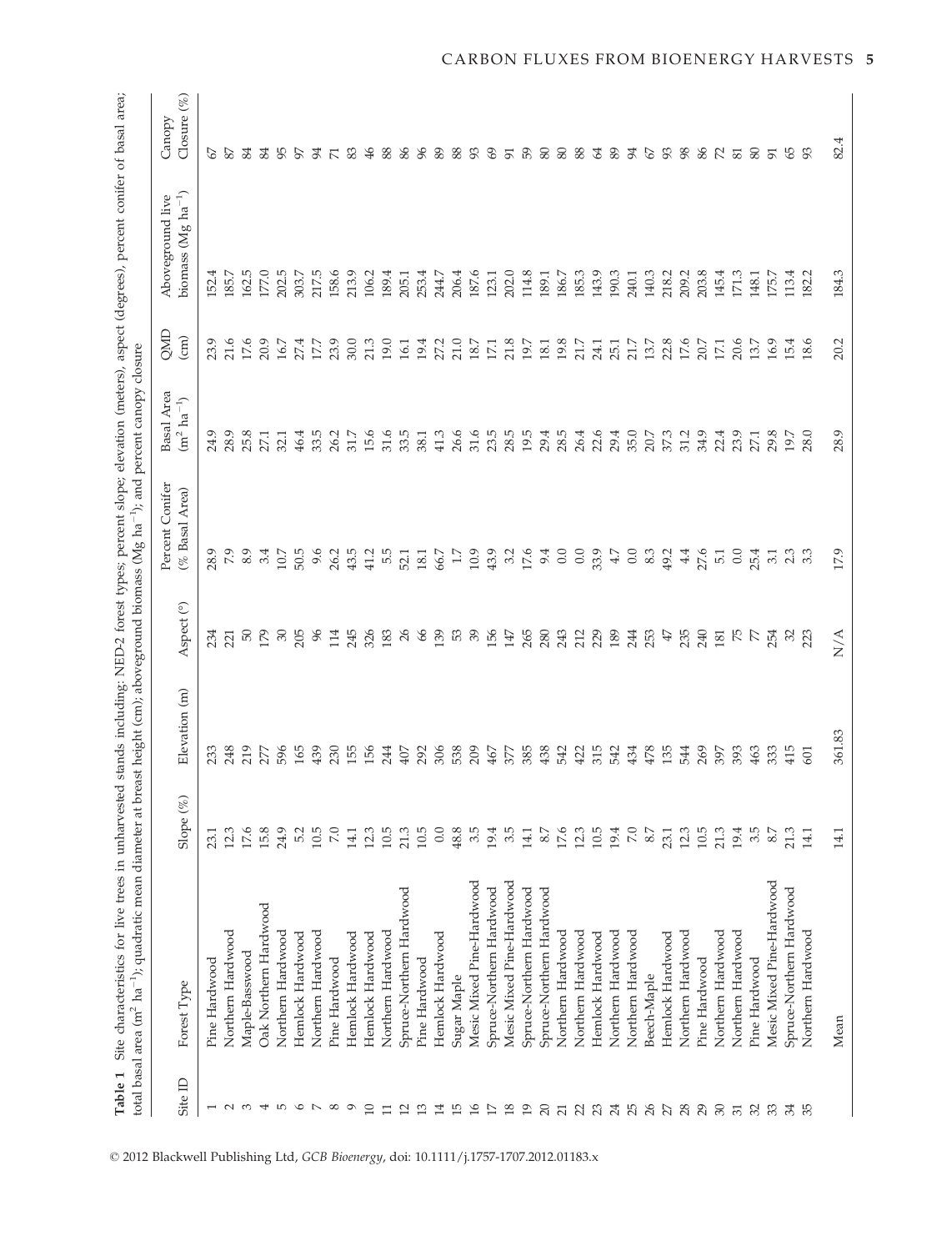#### 6 A. M. MIKA & W. S. KEETON

addition to bioenergy with and without WTH. The sites ranged in age from 40 to 130 years of age; however, with partial harvesting common in the study area, most stands are multiaged. The final set included 25 sites harvested for bioenergy using WTH ('bioenergy WTH'), 4 sites harvested for bioenergy without WTH ('bioenergy non-WTH'), and 6 sites harvested for conventional products without bioenergy ('nonbioenergy'; Table 2). The unequal sample sizes are an artifact of both the sites available and a trend toward greater use of WTH in the study area. Finally, using a standardized survey, we collected information about ownership, certifications, management objectives, silvicultural treatments, harvesting and skidding machinery, end-user(s) of bioenergy, physical characteristics, and other operational variables from the foresters and contractors involved with each logging operation (Table 2).

#### Field data collection

We inventoried forest structure and composition with 4–7 variable radius prism plots (2.3 metric basal area factor) at each site, the number being proportionate to site area. The plots were randomly placed using a random number table to establish compass bearing and distance from a central point of origin, ensuring that sample plots were well distributed. Trees >5 cm at breast height (1.37 m) were inventoried including diameter at breast height (dbh), species, and live or dead status. For dead trees, aka 'snags,' the decay class (ranging from 1 to 9) was recorded and the height measured using an Impulse 200 laser range finder (Laser Tech, Inc., Englewood, CO, USA).

At the location of each prism plot, we also placed a fixed area plot centered on the same location. We used the line intercept method (Van Wagner, 1968) with transect lengths of 35.7 and 25.24 m to inventory DCWD and fine woody debris (FWD), respectively. Trees leaning below a 45° incline from the ground,  $> 10$  cm in diameter at point of intercept, and  $> 1$  m in length were counted as DCWD. We recorded the diameter and decay stage (1–5) following Sollins (1982) for each piece of DCWD at the point of intercept. FWD was considered to be any limb between 2 and 10 cm in diameter at intercept and  $\geq$  20 cm in length. The diameter and angle to the ground of each piece of FWD was measured with a clinometer. Angles were recorded in 5° increments to be used in the Woodall & Williams (2005) volume equations.

#### Data processing

Inventory data were input into the Northeast Ecosystem Management Decision model, NED-2 (Twery et al., 2005) to generate structural and compositional biometrics, including aboveground biomass of live trees, calculated allometrically using the Jenkins et al. (2003) equations. The Jenkins et al. (2003) equations have been widely used in other studies (e.g. see Fredeen et al., 2005; Keeton, 2006; Lamsal et al., 2011; Van Tuyl et al., 2005). We computed the volume, biomass, and C content of the four pools (aboveground live, aboveground dead, DCWD, and FWD) as described below. We chose not to include belowground C due to lag times in soil C responses and variability associated with silvicultural treatments, particularly

partial harvests, found by previous research (Yanai et al., 2003; Jandl et al., 2007; Nave et al., 2010).

The volume of DCWD by decay stage was determined for each site following Van Wagner (1968) as modified by Woodall & Williams (2005). DCWD biomass was calculated by multiplying the volume of each log by the specific gravity corresponding to decay stage from Harmon et al. (2008). As the species of each piece of DCWD could not be determined consistently, a weighted average of the specific gravities (using Harmon et al., 2008) for each decay class was used. The weighted average was computed based on percent basal area by species for all live and dead trees at each site. The C in the DCWD pool at each site was then calculated by multiplying the total biomass by the following C values by decay stage: 0.499 (decay stage 1); 0.488 (decay stage 2); 0.486 (decay stage 3); 0.518 (decay stage 4); and 0.501 (decay stage 5; Harmon et al., 2008). The average volume of FWD was determined by taking the mean of the angles of each piece of FWD for each plot and using equations from Woodall & Williams (2005). The biomass and C in the FWD pool at each site was calculated in the same manner as for DCWD. As the decay stage and species of each piece of FWD was not identified, the average C content of the five decay stages (i.e. 0.498) was used for all pieces of FWD.

Finally, snag volumes were computed using Honer et al. (1983) species-specific equations, which use both the diameter and top height measurements. We used Honer et al.'s (1983) species-specific tapering functions to convert from our dbh measurements at 1.37 m height to the 1.30 m height assumed in the volume equations. Tapering functions for morphologically similar species were used in some cases, as suggested by Townsend (1996). We converted from volume to biomass and C content, using decay stage (1–9) specific conversion factors, according to Harmon et al. (2008). For snags of unknown species, we used a weighted specific gravity based on the percent basal area of live trees and identified snags.

#### Fossil fuel offsets, wood products, and indirect emissions

We determined the net C outcomes of the harvests in our dataset, accounting for: (1) offsetting fossil fuels with bioenergy; (2) flux of C from the processing of logs into wood products; (3) C transferred to wood products; and (4) indirect emissions from harvesting equipment, transport to power plant/mill, and processing of woodchips, wood products, and fossil fuels. For harvests that produced bioenergy we assessed the C fluxed from energy generation from wood, and thus was assumed to have offset or prevented fossil fuel emissions. The amount of fossil fuels, and therefore C, that was offset was calculated based on the specific types of energy generated from the harvests in our dataset. The fossil fuel used for heating and combined heat and power was assumed to be natural gas, which has a heating content of 0.12 GJ per gallon (California Air Resources Board, 2010). For electricity, it was assumed that the bioenergy replaced the U.S. Northeast electricity grid (Table 3; Rothschild et al., 2009). In addition to the C emitted from combustion, we calculated the indirect emissions from extraction and processing of fossil fuels, assuming that these 'well-to-tank' emissions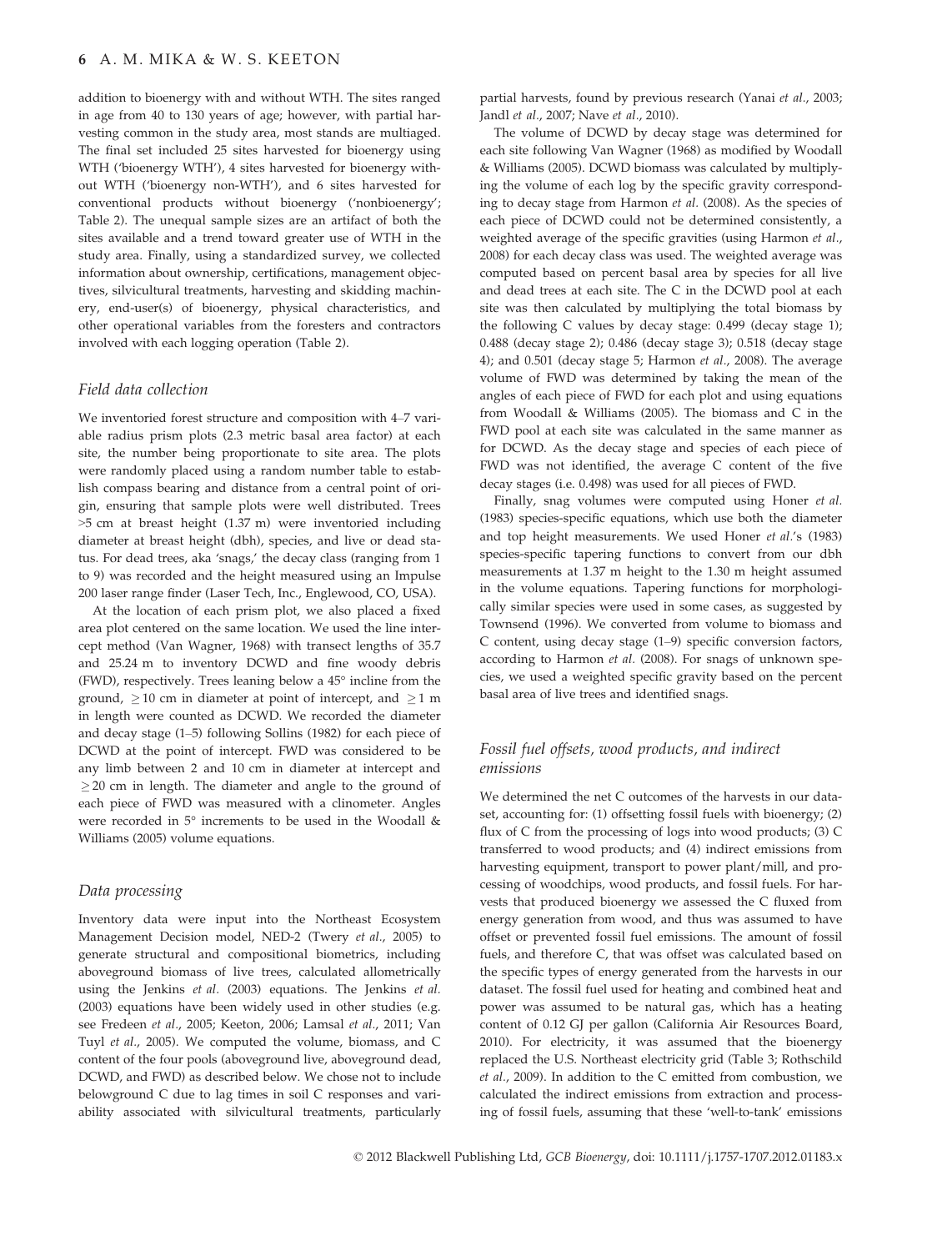#### CARBON FLUXES FROM BIOENERGY HARVESTS 7

Table 2 Independent variables used in the Classification and Regression Tree (CART) multivariable analysis, their classification as categorical or numeric, levels if categorical, and number of sites for each classification. Certifications included in this study were: Northeast Organic Farming Association (NOFA; http://www.nofa.org/index.php); Vermont Family Forests (http://www.familyforests.org); Tree Farm (http://www.treefarmsystem.org); and Forest Stewardship Council (FSC; http://www.fsc.org). Other nonformal certifications included: Vermont Land Trust (VLT; http://www.vlt.org); Biomass Crop Assistance Program (BCAP; http://www.fsa. usda.gov/FSA/webapp?area=home&subject=ener&topic=bcap); and easements held by the USDA Forest Service (FSE)

| Independent Variable             | Type        | Levels                           | Number of Sites |
|----------------------------------|-------------|----------------------------------|-----------------|
| Tenure                           | Categorical | Public                           | 6               |
|                                  |             | Private                          | 29              |
| Ownership                        | Categorical | Family/Co-op                     | 23              |
|                                  |             | State                            | 6               |
|                                  |             | Corporate/Institutional          | 6               |
| Certifications                   | Categorical | No: None, VLT, BCAP, FSE         | 23              |
|                                  |             | Yes: NOFA, VT Family Forests,    | 12              |
|                                  |             | Tree Farm, FSC                   |                 |
| Current Use                      | Categorical | Yes                              | 22              |
|                                  |             | No                               | 13              |
| Current Management               | Categorical | Sugarbush                        | 7               |
|                                  |             | Forestland                       | 28              |
| Marking by Professional Forester | Categorical | Yes                              | 28              |
|                                  |             | No                               | 7               |
| Season of Harvest                | Categorical | Summer                           | 10              |
|                                  |             | Summer and Winter                | 4               |
|                                  |             | Fall                             | 4               |
|                                  |             | Winter                           | 17              |
| Type of Harvest                  | Categorical | Bioenergy WTH                    | 25              |
|                                  |             | Bioenergy non-WTH                | 4               |
|                                  |             | Non-Bioenergy                    | 6               |
| Primary Treatment                | Categorical | Thinning from above              | 8               |
|                                  |             | Thinning from below              | 10              |
|                                  |             | Single-tree selection            | 6               |
|                                  |             | Shelterwood                      | 4               |
|                                  |             | Group selection                  | 4               |
|                                  |             | Uneven aged combo                | 3               |
| Secondary Treatment              | Categorical | Thinning from above              | 2               |
|                                  |             | Thinning from below              | 8               |
|                                  |             | Single-tree selection            | 1               |
|                                  |             | Group selection                  | 4               |
|                                  |             | Salvage logging                  | $\overline{2}$  |
|                                  |             | Scarification                    | $\overline{2}$  |
|                                  |             | None                             | 16              |
| Skidder                          | Categorical | Grapple skidder                  | 15              |
|                                  |             | Cable skidder                    | 10              |
|                                  |             | Both cable and grapple Skidders  | 7               |
|                                  |             | None (bulldozer/forwarder only)  | 3               |
| Cutting Equipment                | Categorical | Shear                            | 20              |
|                                  |             | Chainsaw                         | 10              |
|                                  |             | Shear/chainsaw                   | 5               |
| Chipping Location for            | Categorical | Landing                          | 25              |
| whole-tree harvested sites       |             | Electric power plant             | 4               |
|                                  |             | N/A (nonbioenergy)               | 6               |
| Bioenergy (% by Volume)          | Continuous  | Numeric                          | 29              |
| Buyer/End User of Bioenergy      | Categorical | Municipal                        | 24              |
|                                  |             | Municipal/schools                | 2               |
|                                  |             | Municipal/pulp-mill or pulp-mill | 3               |
|                                  |             | N/A (nonbioenergy)               | 6               |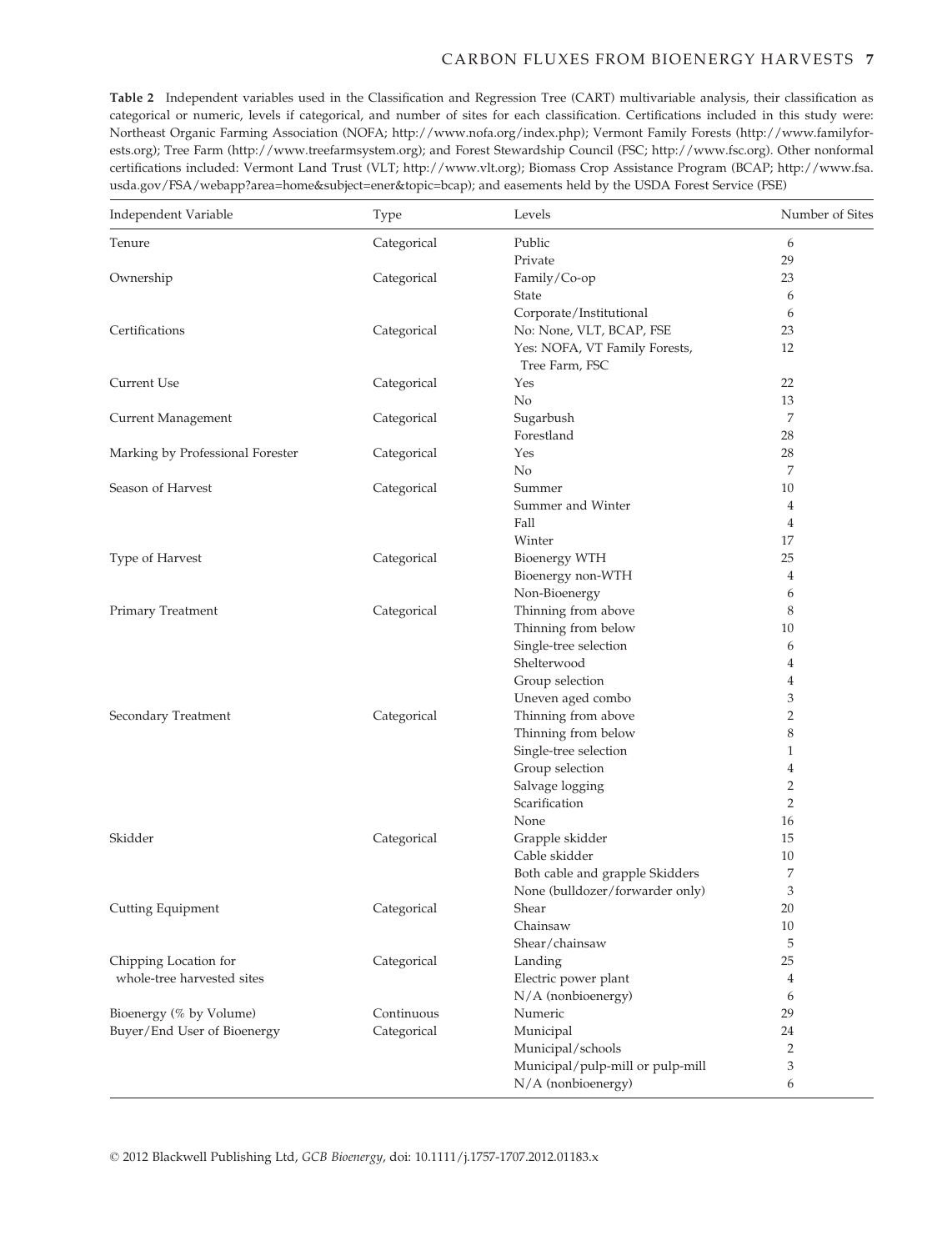#### 8 A. M. MIKA & W. S. KEETON

|  |                                                                                      |  |  |  |  | Table 3 Energy conversion factor (GJ ton <sup>-1</sup> ) for bioenergy (GJ ton <sup>-1</sup> ) and fossil fuels (GJ gallon <sup>-1</sup> ), and emission factors |  |  |
|--|--------------------------------------------------------------------------------------|--|--|--|--|------------------------------------------------------------------------------------------------------------------------------------------------------------------|--|--|
|  | (Mg $CO_2e$ GJ <sup>-1</sup> ) for electricity, thermal, and combined heat and power |  |  |  |  |                                                                                                                                                                  |  |  |

|                                                      |                                                                                      | Energy Content (GJ)                                      |                                                                     | <b>Emission Factor</b><br>$(Mg CO2e GJ-1)$     |                                                                           |  |
|------------------------------------------------------|--------------------------------------------------------------------------------------|----------------------------------------------------------|---------------------------------------------------------------------|------------------------------------------------|---------------------------------------------------------------------------|--|
| Type of Energy<br>Generated                          | Assumed<br>Efficiency (%)                                                            | Bioenergy<br>(per ton)                                   | <b>Fossil Fuel</b><br>(per gallon)                                  | Bioenergy                                      | <b>Fossil Fuel</b>                                                        |  |
| Electricity<br>Thermal<br>Combined Heat<br>and Power | $30^{\degree}$<br>$80^*$<br>55 (80 overall) <sup><math>\ddagger\ddagger</math></sup> | $2.40^{\dagger}$<br>$6.40^{\dagger}$<br>$4.40^{\dagger}$ | N/A <sup>2</sup><br>$0.09$ <sup>††</sup><br>$0.06^{\dagger\dagger}$ | $0.76^{8}$<br>0.29 <sup>§</sup><br>$0.42^{\$}$ | $0.11$ <sup>1</sup><br>$0.08^{\dagger\dagger}$<br>$0.12^{\dagger\dagger}$ |  |

\*Midpoint of 20–40% electricity efficiency (Demirbas, 2001).

†Lower heating value of 8 GJ per wet ton (Demirbas, 2001).

‡The Northeast (NEWE) grid is made up of various sources of fuel; therefore, 1 GJ per gallon value is not appropriate.

§Based on assumption that 50% of the mass of wood is C (Birdsey, 1992).

¶NEWE eGrid emission factor (Rothschild et al., 2009).

\*\*Direct combustion with 20% loss (Demirbas, 2001).

††Natural gas (California Air Resources Board, 2010).

‡‡Combined heat and power has 80% overall efficiency: 30% efficiency for electric and 50% for heating.

account for 15% of total ('well-to-wheels') emissions from fossil fuel use (Hudiburg et al., 2011).

The amount of bioenergy generated from each harvest was determined using two methods, depending on available information. The weight of chips in metric green tons, as reported at each harvesting operation, was used when available; otherwise, the volume of chips was calculated based on the total biomass harvested, multiplied by the percent volume allocated to bioenergy. We assumed a coefficient of 0.05 for indirect emissions from woodchips from harvesting, transporting, and manufacturing (Hudiburg et al., 2011). The coefficient assumes a median trip distance of 81 km (Evans & Finkral, 2009), which corresponded well to our calculated average trip distance of  $79 \pm 56$  km. Chipping is highly efficient with minimal losses; therefore, we did not incorporate these losses. We assumed the woodchips were not dried, as is common practice in the Northeast. The energy conversion factors for both bioenergy and fossil fuels were computed for electricity, heating, and combined heat and power (Table 3). The C transferred to wood products was determined based on the information supplied by the foresters at each site. The indirect emissions that result from the conversion into wood products were based on life cycle data for northern hardwoods presented in Smith et al. (2006). We assumed that immediately postharvest 61.4% of the hardwood sawlogs and firewood were in use, 56.9% of the softwood sawlogs were in use, 51.3% of the softwood pulp, and 65.0% of the hardwood pulp were in use (Smith et al., 2006). The remaining C in unutilized residues is emitted during processing or from decomposition of tree parts (e.g. roots) left in the forest (Smith et al., 2006). The harvest and transport coefficients of 0.009 and 0.003, respectively, were used (Hudiburg et al., 2011). All C transferred to wood products was calculated on a per hectare basis to correspond to the units of the emissions from energy generation. When records (e.g. mill receipts) for percent volume by product type were not available, we converted the estimated weights of the products to volume. As we did not have data on milling residues used for energy generation at the mill,

we did not include this in our analysis. However, as explained below, we did account for woodchips used at mills. Furthermore, we did not treat firewood as a bioenergy product because cordwood is a traditional product from nonbioenergy harvests that we were comparing against, although we recognize that firewood is sometimes considered a type of energy wood. To determine whether this affected our results, we also reran our analysis treating firewood as bioenergy (in the same way as the heating calculations), but did not reclassify sites.

We compared the C fluxed and stored in various pools between types of harvests. To compare harvested sites with their paired reference sites, we used a 'percent difference' metric modified from Westerling et al. (2006), and calculated as:

$$
((x_1 - x_2)/\bar{x}_{1,2}) \tag{1}
$$

where  $x_1$  represents a pool of C at a harvested stand,  $x_2$  is the same pool in the paired unharvested stand, and  $\bar{x}_{1,2}$  is the mean of the two. This metric was calculated for all fluxes and C pools and used to eliminate distorted or misleading values that can occur in percent change or contrast data. It was also used so that increases in a C pool from 0 could be calculated; percent change would calculate this as 'undefined'. The percent difference metric normalized relative contrasts (harvested vs. reference) across all sites, and thus provided a surrogate for estimating pre to postharvest changes.

Finally, to calculate the net flux of C from each type of harvest, we used the following formula to estimate stored (+) and emitted  $(-)$  C:

$$
\bar{C}_{Flux} = \bar{C}_{Live} + \bar{C}_{Snag} + \bar{C}_{CWD} + \bar{C}_{FWD} + \bar{C}_{WP\_stored} - \bar{C}_{WP\_emitted} - (\bar{C}_{Bioenergy} - \bar{C}_{Offset})
$$
\n(2)

where WP represents wood products. The emissions from bioenergy and fossil fuels included both direct and indirect emissions.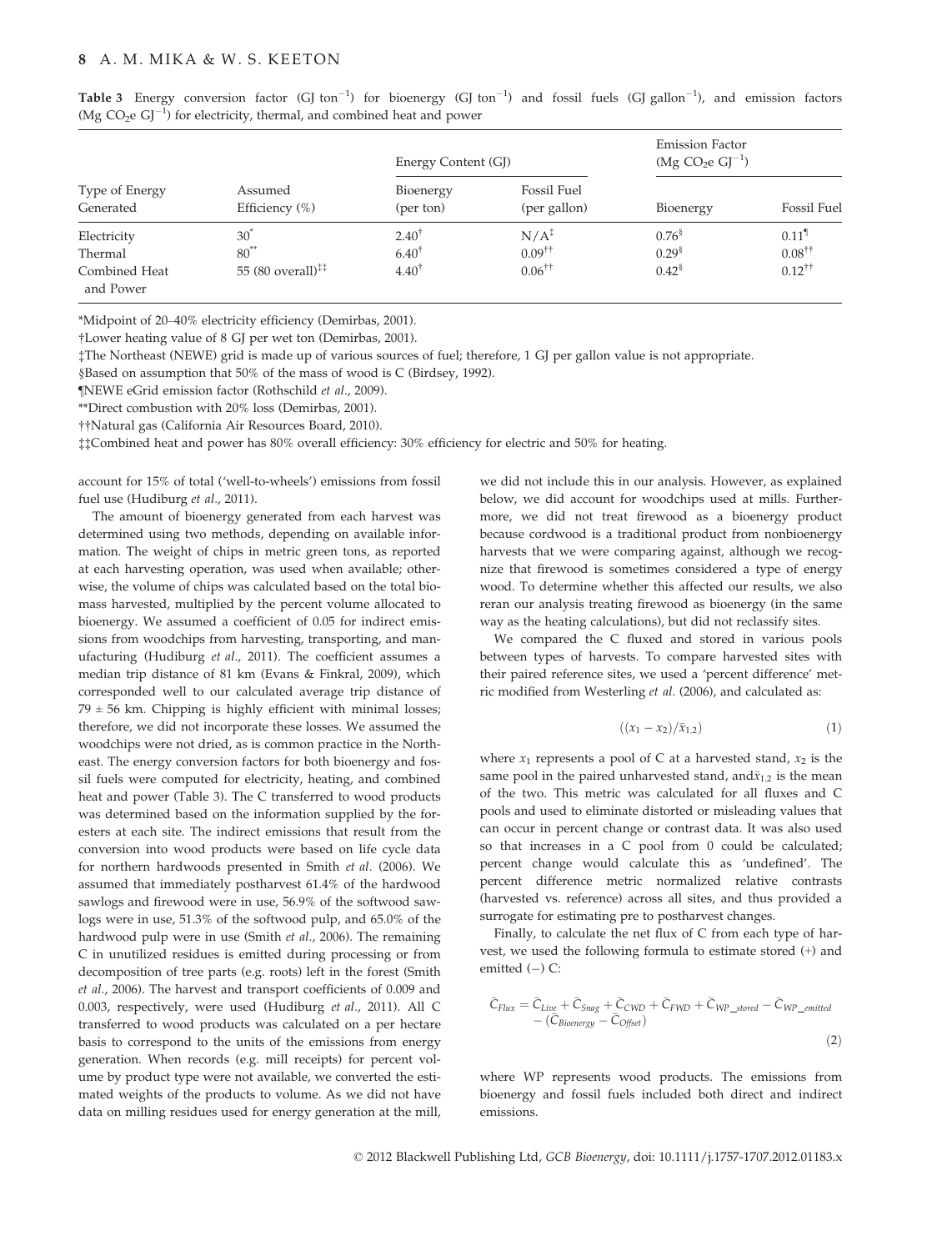#### Statistical analysis

We choose nonparametric tests for our data analysis due to departures from normality for some variables, detected using the Shapiro–Wilk normality test. All statistical tests were performed in JMP 9.0.0 for Windows (SAS Institute Inc, 2010) and considered significant at  $\alpha = 0.05$ . C pools were compared between paired harvested and unharvested stands for each type of harvest, as well as for all the sites combined, using the Wilcoxon Signed Rank test. This was followed by the Wilcoxon Rank Sum test with post hoc multiple comparisons for all percent difference tests.

Lastly, we ran a multivariate analysis in S-Plus 8.2 for Windows (TIBCO Software Inc, 2008) to identify the independent variables most predictive of net postharvest C fluxes (Table 2). We used a Classification and Regression Tree (CART) analysis to evaluate which variables contributed the most to determining postharvest net C outcomes. The CART is a robust nonparametric statistical method that partitions the variance (termed 'deviance') in a dependent variable based on categorical or numeric independent variables (De'ath & Fabricius, 2000). It is a powerful tool for ecological analysis because of its ability to accommodate nonlinear relationships, high-order interactions, and missing values (De'ath & Fabricius, 2000). We used CART not to establish definitive threshold values for predicting responses in independent variables, but rather to understand the relative predictive strength of multiple independent variables (De'ath & Fabricius, 2000; Keeton & Franklin, 2005; Keeton et al., 2007).

#### Results

#### Effects of harvesting on forest C pools

Values for many of the C pools ranged widely both within and among treatment categories (Table 4). For all harvest types, the total mean C in the unharvested stands ranged from 68.83 to 159.95 Mg ha<sup>-1</sup>, whereas it

was 40.22–123.81 Mg ha<sup>-1</sup> in the harvested stands. Across all sites the largest aboveground pool of C was in the live trees, ranging from 75.4–97.7% and 67.3–96.2% of total stand C in the unharvested and harvested stands, respectively. The snags comprised a very small portion of the total C on average, accounting for less than 7 Mg C ha<sup>-1</sup> in the unharvested stands and 2.3 Mg C ha<sup>-1</sup> in the harvested stands (with ranges of 0.04–6.9% and 0–5.0% of total stand C, respectively). Of the total forest C, DCWD pool varied considerably in both unharvested (1.3–21.0%) and harvested (2.3–26.0%) stands. The FWD pool was proportionately very small across all sites, holding only 0.6–2.3% of total stand C in the unharvested stands and 1.4–6.6% in the harvested stands.

Comparisons of C levels between paired harvested and unharvested reference sites revealed statistically significant differences in aboveground standing pools and some changes in inputs of dead wood pools (Table 5). There were significantly higher amounts of C in aboveground live trees  $(P < 0.0001)$ , snags  $(P < 0.001)$ , and total C  $(P < 0.0001)$  in the unharvested stands compared with the paired harvested stands (Table 5). There was more C in the FWD pool postharvest ( $P < 0.0001$ ) compared with unharvested sites, but no statistically significant difference in the DCWD C pool (Table 5). Comparing harvest types showed that bioenergy WTH had less C in the snag pool than paired unharvested sites ( $P < 0.01$ ). This was not the case for bioenergy non-WTH and nonbioenergy sites (Table 5).

Furthermore, statistical tests using the percent difference metric (comparison of unharvested to harvested C pools) yielded a different perspective than those using absolute values. Comparing the percent differences in each of the aboveground forest C pools as well

Table 4 Residual mean carbon content (Mg C ha<sup>-1</sup>) and percent differences with standard error comparing aboveground C pools for harvested and unharvested stands immediately postharvest for three categories of harvest, including whole-tree harvesting (WTH)

|                                      | Aboveground        | Aboveground        |                  |                  | Total             |
|--------------------------------------|--------------------|--------------------|------------------|------------------|-------------------|
|                                      | Live Tree          | Dead Tree          | <b>DCWD</b>      | <b>FWD</b>       | Aboveground       |
| Non-Bioenergy                        |                    |                    |                  |                  |                   |
| Harvested (Mg C $ha^{-1}$ )          | $71.00 \pm 10.85$  | $1.07 \pm 0.31$    | $8.05 \pm 1.11$  | $2.35 \pm 0.28$  | $82.48 \pm 10.65$ |
| Unharvested (Mg C $ha^{-1}$ )        | $96.03 \pm 8.96$   | $1.86 \pm 0.58$    | $5.33 \pm 1.68$  | $1.06 \pm 0.10$  | $104.28 \pm 9.14$ |
| % difference                         | $-32.46 \pm 0.10$  | $-45.59 \pm 0.46$  | $50.51 \pm 0.36$ | $73.54 \pm 0.11$ | $-25.13 \pm 0.07$ |
| Bioenergy WTH                        |                    |                    |                  |                  |                   |
| Harvested (Mg C $ha^{-1}$ )          | $57.30 \pm 3.12$   | $0.86 \pm 0.15$    | $6.26 \pm 0.52$  | $2.00 \pm 0.23$  | $69.09 \pm 3.49$  |
| Unharvested (Mg C ha <sup>-1</sup> ) | $86.73 \pm 3.15$   | $1.56 \pm 0.23$    | $6.44 \pm 0.60$  | $1.31 \pm 0.10$  | $98.10 \pm 2.80$  |
| % difference                         | $-42.41 \pm 0.05$  | $-61.75 \pm 0.19$  | $-2.14 \pm 0.13$ | $36.95 \pm 0.11$ | $-36.33 \pm 0.04$ |
| Bioenergy non-WTH                    |                    |                    |                  |                  |                   |
| Harvested (Mg C ha <sup>-1</sup> )   | $85.48 \pm 4.84$   | $0.75 \pm 0.25$    | $9.92 \pm 2.03$  | $2.15 \pm 0.33$  | $103.42 \pm 4.95$ |
| Unharvested (Mg C $ha^{-1}$ )        | $120.04 \pm 15.06$ | $3.41 \pm 1.05$    | $6.52 \pm 1.16$  | $1.32 \pm 0.10$  | $142.75 \pm 8.63$ |
| % difference                         | $-31.38 \pm 0.08$  | $-123.93 \pm 0.32$ | $37.11 \pm 0.26$ | $45.07 \pm 0.22$ | $-31.81 \pm 0.04$ |

© 2012 Blackwell Publishing Ltd, GCB Bioenergy, doi: 10.1111/j.1757-1707.2012.01183.x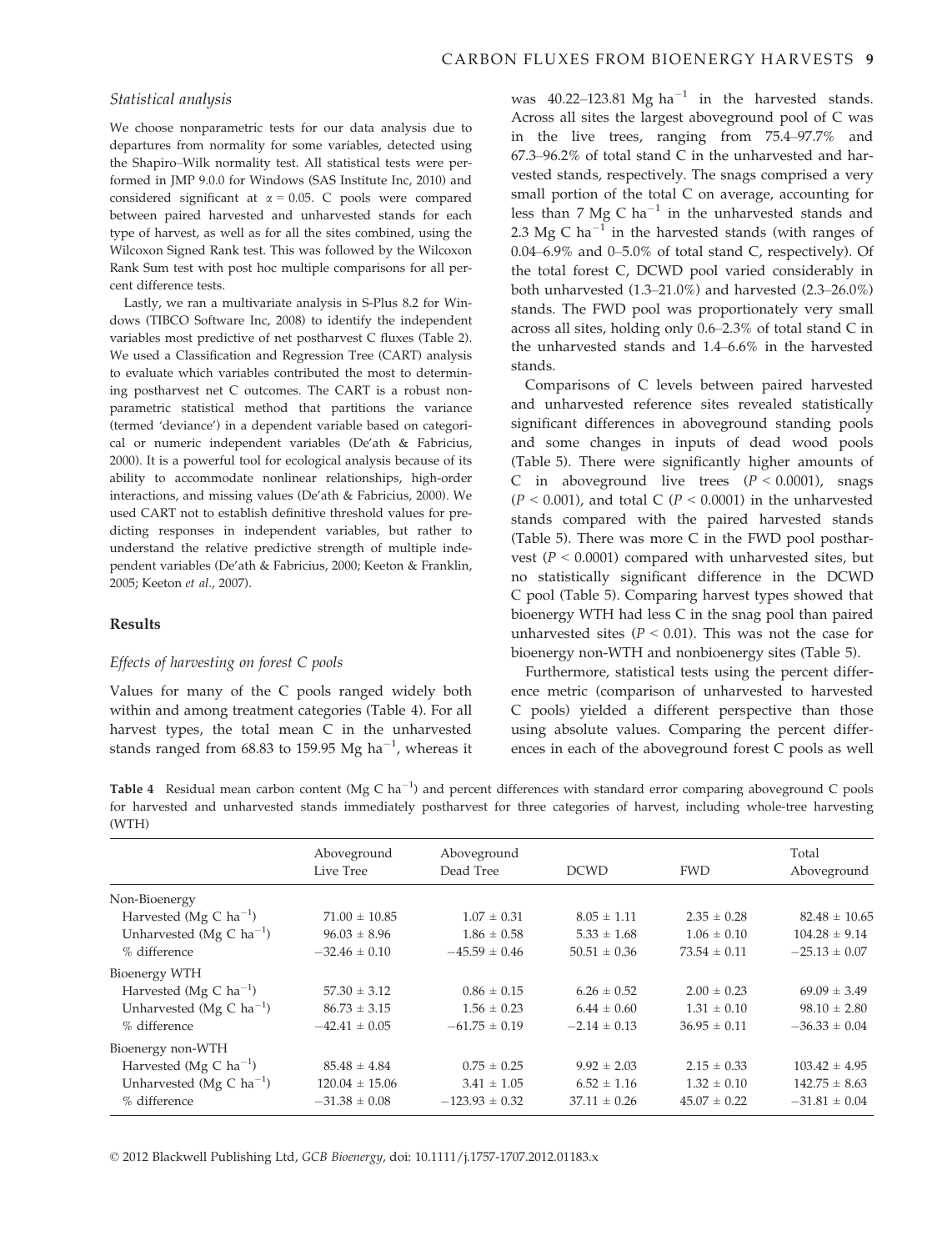Table 5 Wilcoxon Signed Rank test results for comparing paired harvested and unharvested stands for the three types of harvests for each of the forest stand C pools. The results for all the harvests combined are shown as well. Statistical significance is indicated in bold

|                   |                         | Live Tree | Snags  | <b>DCWD</b> | <b>FWD</b> | <b>TOTAL</b> |
|-------------------|-------------------------|-----------|--------|-------------|------------|--------------|
| Non-Bioenergy     | <b>Test Statistic S</b> | 10.50     | 4.50   | $-5.50$     | $-10.50$   | 10.50        |
|                   | df                      | 5         | 5      | 5           | 5          | 5            |
|                   | $P$ -value              | 0.02      | 0.22   | 0.31        | 0.03       | 0.02         |
| Bioenergy WTH     | <b>Test Statistic S</b> | 162.50    | 96.50  | 6.50        | $-66.00$   | 95.00        |
|                   | df                      | 24        | 24     | 24          | 18         | 18           |
|                   | $P$ -value              | < 0.0001  | 0.003  | 0.87        | 0.01       | < 0.0001     |
| Bioenergy non-WTH | <b>Test Statistic S</b> | 5.00      | 5.00   | $-3.00$     | $-3.00$    | 3.00         |
|                   | df                      | 3         | 3      | 3           | 2          | 2            |
|                   | $P$ -value              | 0.06      | 0.06   | 0.38        | 0.25       | 0.13         |
| All Harvests      | <b>Test Statistic S</b> | 10.68     | 3.70   | $-0.93$     | $-4.57$    | 13.05        |
|                   | df                      | 34        | 34     | 34          | 27         | 27           |
|                   | $P$ -value              | < 0.0001  | 0.0002 | 0.43        | < 0.0001   | < 0.0001     |

as the change in total aboveground C revealed no statistically significant difference between the three types of harvest ( $P > 0.05$ ). Although not statistically significant, the percent difference in some aboveground C pools was greater for bioenergy WTH than the other types of harvests (Table 4). The magnitude of change in aboveground live tree C was greater  $(-42.4\%)$  for bioenergy WTH than for nonbioenergy  $(-32.5%)$  and bioenergy non-WTH (-31.4%). As already mentioned, bioenergy WTH had lower snag C pool postharvest with a decrease of 61.8%. Furthermore, bioenergy WTH also had a smaller increase in FWD C (37.0%) and the only decrease in DCWD C  $(-2.1\%)$  of any type of harvest. Bioenergy non-WTH and nonbioenergy sites had an increase in DCWD C of 37.1% and 50.5%, respectively. The total decrease in aboveground C was greater for bioenergy WTH sites  $(-36.3%)$  than bioenergy non-WTH  $(-31.8\%)$  and nonbioenergy  $(-25.1\%)$  harvests (Table 4).

#### Emissions from energy production and C in wood products

All of the bioenergy produced from the harvests and evaluated in this study was derived from woodchips. The percent bioenergy by volume of the total product ranged from 5 to 99%. Most of the bioenergy went to utility-scale bioenergy power plants around the U.S. Northeast (83%) including: the 50 megawatt (MW) McNeil Generating Station in Burlington, VT, USA; the 20 MW Ryegate Power Station in Ryegate, VT, USA; the 16 MW Whitefield Power and Light Biomass Plant in Whitefield, NH, USA; the 15 MW Pinetree Power Biomass Plant in Bethlehem, NH, USA; with some bioenergy possibly going to the other 20 MW Pinetree Power Biomass Plant in Tamworth, NH, USA. Some bioenergy went to heat local schools (7%), and the remainder to combined heat and power at pulp and paper mills (10%; Table 2).

On average, bioenergy WTH produced about 51% bioenergy by volume, whereas bioenergy non-WTH produced only 10%. This higher allocation of harvested wood to bioenergy rather than wood products resulted in higher emissions, especially from electricity, than those from bioenergy non-WTH sites (Fig. 3). The emissions from thermal energy generation (0.19 Mg C  $ha^{-1}$ ) and combined heat and power (0.58 Mg C ha $^{-1}$ ) were 69% and 22% less than those from electricity (13.52 Mg C  $ha^{-1}$ ), respectively. We found a statistically significant difference in net emissions between the types of bioenergy harvest based on the results of the Wilcoxon Rank Sum test. Emissions from bioenergy WTH were significantly higher ( $P < 0.01$ ) compared with bioenergy non-WTH. As the bioenergy WTH yielded more volume for bioenergy production than bioenergy non-WTH, they also resulted in more savings from the avoided burning of fossil fuels. Based on the emission factors and energy generation efficiencies for various end-uses of fossil fuels (Table 3), the bioenergy WTH harvests averaged fossil fuel offsets 2.83 Mg C  $ha^{-1}$ , whereas bioenergy non-WTH had savings of 0.53 Mg C ha<sup>-1</sup> from both direct and indirect fossil fuel avoided emissions ( $P < 0.01$ ; Fig. 3).

The bioenergy non-WTH harvests generated fewer emissions (3.87 Mg C ha<sup>-1</sup> direct and 0.19 Mg C ha<sup>-1</sup> indirect emissions) from energy generation than bioenergy WTH (19.40  $Mg$  C ha<sup>-1</sup> from direct and 0.97 Mg C ha<sup>-1</sup> from indirect emissions; Fig. 3). Bioenergy non-WTH practices also left more C stored in the stand (103.42 Mg C ha<sup>-1</sup>) and in wood products postharvest (19.27 Mg C ha<sup>-1</sup>) than bioenergy WTH (Fig. 3). Bioenergy WTH sites had an average of 69.09 Mg C ha<sup>-1</sup> residual in forest stands and 10.95 Mg C ha<sup>-1</sup> in wood products (Fig. 3). Of the 35 sites we inventoried, all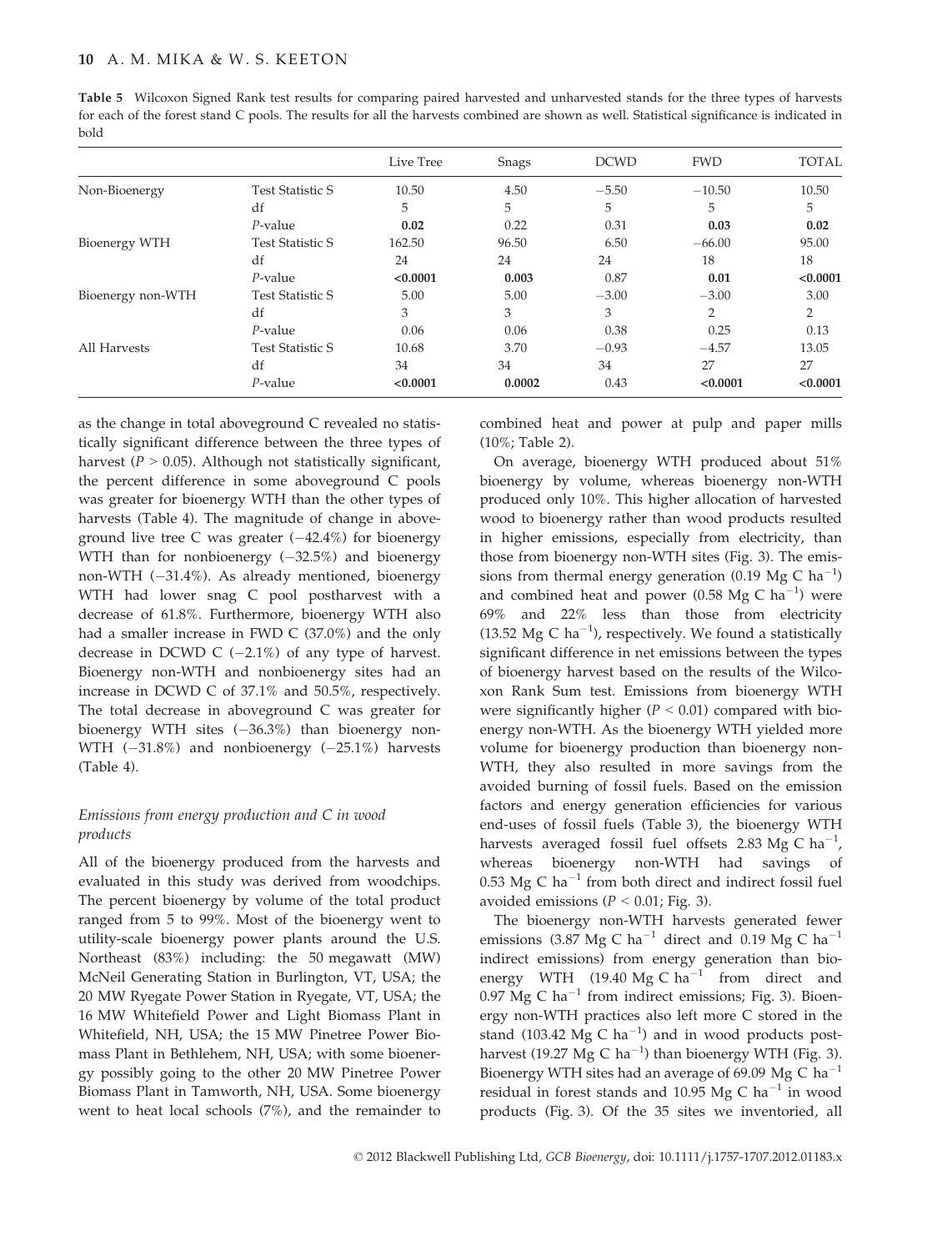

Fig. 3 Total mean carbon (Mg C ha<sup>-1</sup>) in harvested stands by harvest type. The C per ha is shown for the measured forest stand pools, C transferred to wood products by wood product type, emissions from the generation of each of those wood products, emissions for bioenergy productions, and avoided emissions from fossil fuel offsets. The error bars indicate total SE for the total forest C, wood products, and energy emissions.

generated sawlogs, almost half (46%) produced pulp as a product, 28 produced firewood, 3 produced pallet, and 2 produced veneer. Bioenergy non-WTH harvests had more C transferred to sawlogs than either the bioenergy WTH or nonbioenergy harvests ( $P < 0.05$ ). Bioenergy WTH had less C in firewood than nonbioenergy harvests  $(P < 0.05)$ . Although there was no statistically significant difference between C transferred to pulp for any of the harvesting categories ( $P = 0.85$ ), the total C transferred to wood products and emitted from harvesting, transporting, and processing wood products was significantly higher ( $P < 0.05$ ) for bioenergy non-WTH than for bioenergy WTH harvests.

#### Effects of harvesting on net C fluxes

There were statistically significant differences in net C flux between harvest types based on our analysis using the percent difference metric (Eqn 2). The mean percent difference in net C flux was  $-62\%$  for bioenergy WTH,  $-29\%$  for bioenergy non-WTH, and  $-20\%$  for nonbioenergy. The post hoc multiple comparisons showed that, on average, bioenergy WTH had a larger flux of C than both bioenergy non-WTH and nonbioenergy harvests  $(P < 0.01)$ .

Furthermore, our dataset showed evidence of wide variability among sites in terms of harvesting effects on C pools. Specifically, a Kruskal–Wallis test revealed that the variances between types of harvests were statistically significant different from each other  $(H = 12.88)$ ;  $df = 2$ ;  $P < 0.01$ ). This range of variability in percent difference in net C flux was significantly wider (standard deviation,  $SD = 0.32$  Mg C ha<sup>-1</sup>) for bioenergy WTH

harvests than for the other treatments (nonbioenergy  $SD = 0.15$  Mg C ha<sup>-1</sup>; bioenergy non-WTH SD = 0.07 Mg C ha<sup>-1</sup>). The percent difference in total C flux ranged from  $-142$  to  $-11\%$  for bioenergy WTH,  $-44\%$ to  $-7\%$  for nonbioenergy, and  $-35\%$  to  $-21\%$  for bioenergy non-WTH sites. A Wilcoxon Rank Sum test attributed the significant difference in percent difference net C flux to the comparison of sites with and without WTH.

Treating firewood as bioenergy instead of a wood product did not change our fundamental conclusions. However, as expected, it did alter the bioenergy and wood product C flux results between types of harvests. With firewood excluded from the wood products pool, the amount of C transferred to wood products, and the subsequent indirect emissions, were significantly higher for bioenergy non-WTH harvests than for nonbioenergy harvests ( $P < 0.05$ ). There was no statistically significant difference between C in wood products at bioenergy WTH sites and the other two types of harvests  $(P > 0.05)$ . Furthermore, accounting for firewood as bioenergy with the woodchip emissions resulted in no statistically significant difference between types of harvests for C flux from bioenergy or the avoided emissions fossil fuel offsets from using bioenergy and firewood instead ( $P > 0.05$ ). Despite these changes in allocation of C to different end-uses, our conclusions about percent difference in total C flux did not change. Bioenergy WTH sites still had a greater net flux of C than both bioenergy non-WTH and nonbioenergy sites  $(P < 0.05)$ . There was no statistically significant difference between net C flux from nonbioenergy and bioenergy non-WTH sites  $(P = 1.00)$ .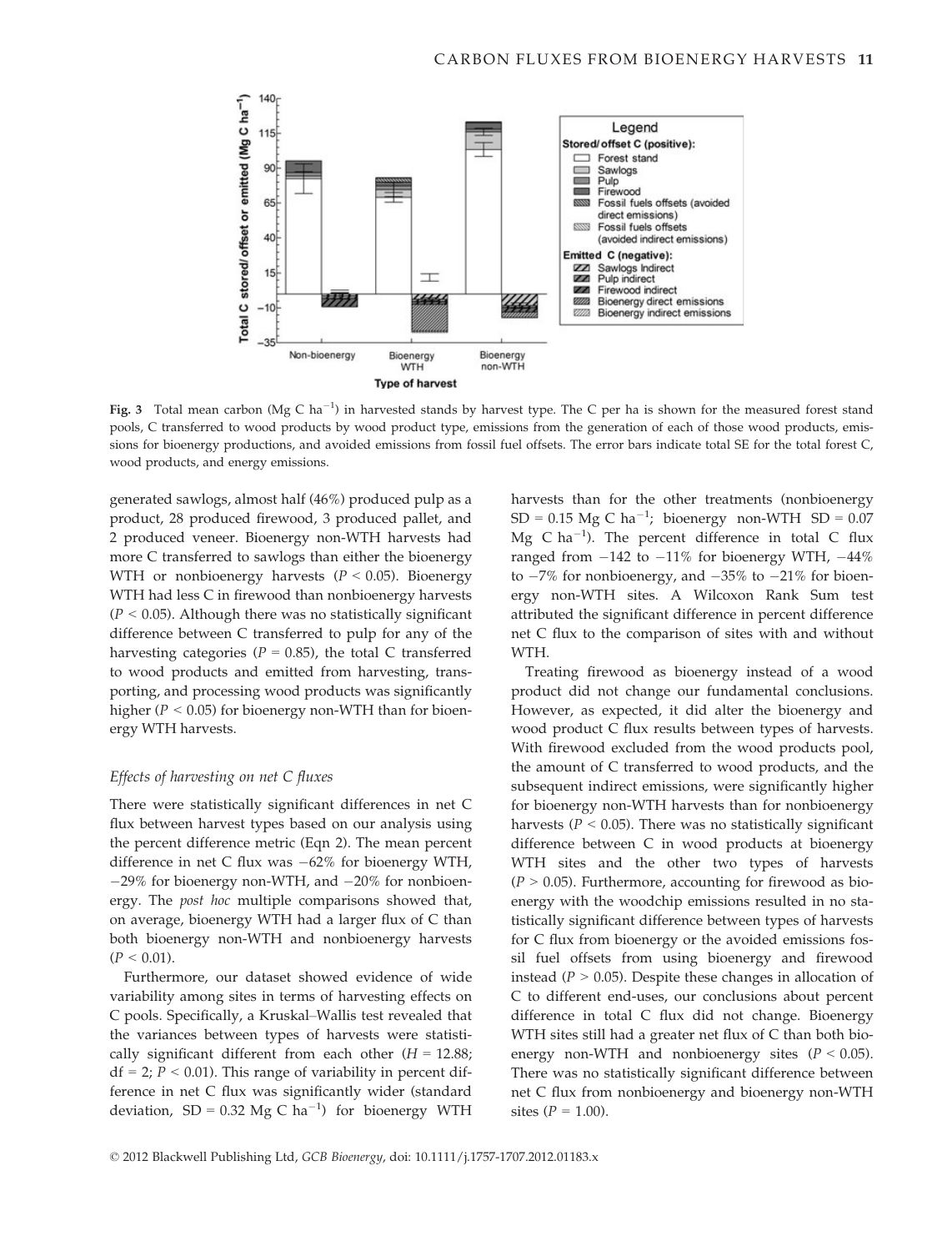#### Influence of multiple predictors on C outcomes

The CART analysis did not select harvesting type (e.g. bioenergy vs. nonenergy or WTH) as the best predictor of net C flux. Instead the analysis indicated that the strongest predictor for the sites we sampled was the type and size of skidding machinery (Fig. 4). Specifically, harvests where a grapple skidder [Fig. 1; e.g. CAT 535B (Caterpillar, Peoria, IL, USA) or John Deere 648H model (John Deere, Moline, IL, USA)] was used had a larger total net flux of C (Eqn 2) postharvest than those employing a bulldozer/forwarder, a cable skidder [e.g. John Deere JD 540G-III model (John Deere, Moline, IL, USA)], and/or a grapple skidder. This is evident in the CART results, where skidder type was the top ranked independent variable associated with the first partition of the dependent variable (Fig. 4). Moving down the regression tree, two variables emerged as most predictive of the second tier partitions in total net C flux. These were primary silvicultural treatment and type of felling equipment.

Felling equipment type also explained deviance in the total C flux postharvest, at levels less than those associated with silvicultural treatment. Net C flux was more intense from harvests employing only a tree shear or mechanized harvester compared with harvests using only chainsaws (i.e. hand felling) or a combination of chainsaws and mechanized harvesting (Fig. 4). The greatest overall net C flux was associated with the combination of grapple skidding and more intensive silvicultural treatments, whereas the lowest C fluxes occurred at sites where hand felling was used in conjunction with cable-skidders, or bulldozers and forwarders.

#### Discussion

An on-going debate has focused on whether bioenergy harvesting will result in lower landscape C storage with an associated increased C flux to the atmosphere, with some scientists arguing this as likely (Fargione et al., 2008; Gunn et al., 2012) and others arguing it as not (Malmsheimer et al., 2011). Our study suggests the answer may depend on a variety of factors. In reporting data on the immediate postharvest emissions associated with bioenergy harvesting, we add to a developing understanding of C dynamics associated with forest management, including impacts on in situ aboveground forest C storage and wood products pools (Harmon & Marks, 2002; Swanson, 2009; Nunery & Keeton, 2010), product substitution effects (Eriksson et al., 2007; Mckechnie et al., 2011), and energy offsets (Searchinger et al., 2009; Mckechnie et al., 2011).

There was insufficient evidence in our dataset to conclude generally that an increase in bioenergy harvesting in the northeastern U.S. will result in an intensification of management with associated increases in net C fluxes. Instead the results tell a more nuanced story.



Fig. 4 Classification and Regression Tree (CART) analysis on percent difference in total net C flux comparing unharvested to harvested sites. The CART ranks the independent variable based on predictive power with the variable that explains the highest amount of variance in the dependent variable on top. The size of the branch (vertical lines) shows the amount of deviance explained by the independent variable at the top of the split and the length of the node (horizonal lines) illustrates the total sum of squares explained by the split. The independent variables used in the CART analysis are those from Table 2. In CART,  $n$  is calculated by multiplying the number of observations ( $n = 28$ ) by the number of levels of the variable that explains the largest amount of variance ( $n = 4$ ). Minimum number of observations used before split = 5; minimum node size = 10; minimum deviance required before split = 0.01;  $n = 112$ .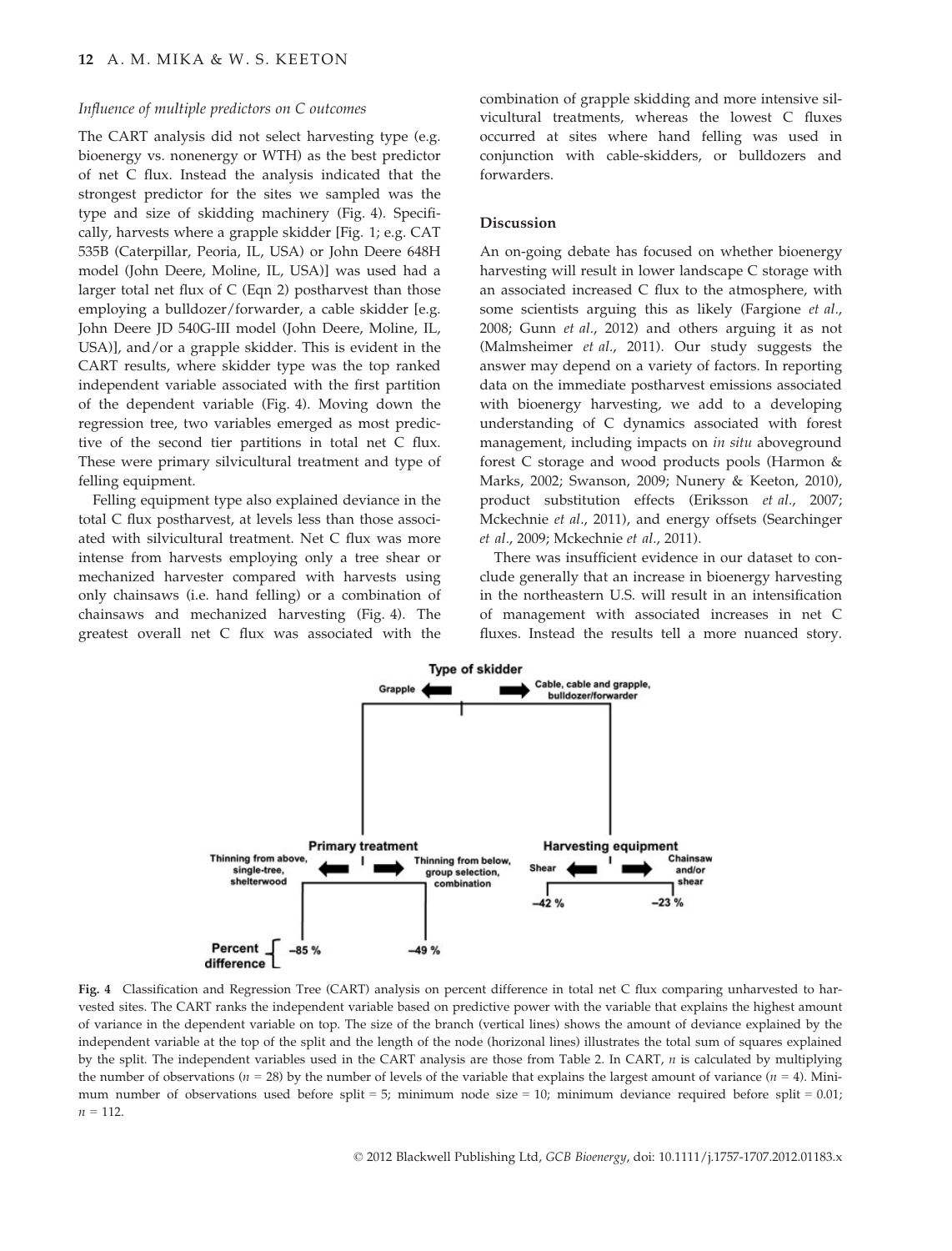Our results indicate that bioenergy harvests are highly variable in net C emissions. WTH sites, specifically, had larger variability in percent difference of net C flux than the other two types of harvests. Other researchers have produced similar findings in terms of impacts on stand structure and habitat characteristics (Littlefield & Keeton, In Press). Much of this variability appears strongly related to silvicultural treatment and operational variables, which may drive the intensity of the harvest, rather than the volume allocated to energy generation specifically.

The CART analysis clearly showed that operational variables, particularly skidder type, were strongly predictive of net C flux, which relates to efficiency of volume removal and associated reductions in residual stand structure. Grapple skidders and more intensive silvicultural treatments were, in turn, positively correlated with WTH. For example, WTH operations employed grapple skidders at 76% of the sites we sampled, whereas only 30% of the non-WTH sites (both with and without bioenergy) used grapple skidders (Table 6). Whether or not bioenergy harvests incorporated WTH also had a strong and positive effect on net C emissions based on the categorical comparisons; net C flux from WTH was twice as large as for the other treatments. These general contrasts between WTH and non-WTH sites held both with and without the

Table 6 Number of sites and percent of subtotal using different types of skidder and cutting equipment for bioenergy WTH, bioenergy non-WTH, and non-bioenergy harvests

|                                 | Bioenergy<br><b>WTH</b> | Bioenergy<br>non-WTH | Nonbioenergy |
|---------------------------------|-------------------------|----------------------|--------------|
| Grapple skidder                 |                         |                      |              |
| Shear                           | 13                      |                      | 1            |
| Chainsaw                        |                         |                      |              |
| Shear and chainsaw              | 1                       |                      |              |
| Total%                          | 56.0                    | 0.0                  | 16.7         |
| Cable skidder                   |                         |                      |              |
| Shear                           | 1                       |                      |              |
| Chainsaw                        | 3                       | 1                    | 3            |
| Shear and chainsaw              | $\overline{2}$          |                      |              |
| Total%                          | 24.0                    | 25.0                 | 50.0         |
| Both cable and grapple skidder  |                         |                      |              |
| Shear                           | 4                       |                      | 1            |
| Chainsaw                        | 1                       | 1                    |              |
| Shear and chainsaw              |                         |                      |              |
| Total%                          | 20.0                    | 25.0                 | 16.7         |
| None (bulldozer/forwarder only) |                         |                      |              |
| Shear                           |                         |                      |              |
| Chainsaw                        |                         |                      | 1            |
| Shear and chainsaw              |                         | $\overline{2}$       |              |
| Total%                          | 0.0                     | 50.0                 | 16.7         |

inclusion of emissions from firewood. Consequently, we can infer that greater use of WTH would intensify biomass removals and net C fluxes. Our data did not support a general conclusion that generating multiple products including bioenergy, removing low grade stems, but leaving tops in the forests, are likely to result in a significant increase in net C flux immediately postharvest.

#### Harvesting effects on dead C pools

Our data showed wide variability both within and between types of harvest in terms of removals of dead wood and residues. However, postharvest decreases in snag and DCWD C were most pronounced for WTH operations, showing decreases, whereas bioenergy non-WTH and nonbioenergy harvests showed increases. These results were not statistically significant due to variability within treatment groups and widely unequal sample sizes. Variability in DCWD retention levels and spatial distribution is common for both bioenergy and nonbioenergy harvests (Grushecky et al., 2006; Briedis et al., 2011b). DCWD is often left both scattered and clumped (Harmon et al., 1986), with as much as 16–50% of all downed wood (FWD and DCWD) piled on skid trails, often deliberately to reduce soil impacts (Briedis et al., 2011b). Skid trails can cover up to 15% of the harvested stand area (Briedis et al., 2011b). Although we avoided sampling major skid roads in this study, we included smaller skid trails, which may have contributed to some of the variability we observed in volumes of DCWD between sites. Finally, bioenergy WTH was the only treatment that had a statistically significant decrease in snag C postharvest, whereas the other treatments showed greater variability in snag C postharvest relative to reference sites. This indicates that WTH operations may be more likely to reduce snag abundance, perhaps due to the use of larger equipment.

Despite variation in harvesting approaches and site conditions, several other clear trends emerged. The bioenergy non-WTH had the highest C levels in DCWD and FWD pools immediately postharvest, likely due to more tree tops retained on site. At nonbioenergy sites, total DCWD and FWD C ranged from 10.9 to 13.2% of total aboveground C in harvested stands; the range was 5.4–8.0% for unharvested reference stands. These numbers compare to those reported by Keeton et al. (2011) for unmanaged, late-successional northern hardwoodconifer forests, in which DCWD represented 10–11% of total aboveground C. The comparison suggests that slash and unmerchantable stem retention maintains a DCWD pool, proportionate to total stand C, either equal to or exceeding natural baselines, although volume in absolute terms is often significantly lower in managed stands (Mcgee et al., 1999). Effects of harvesting on

© 2012 Blackwell Publishing Ltd, GCB Bioenergy, doi: 10.1111/j.1757-1707.2012.01183.x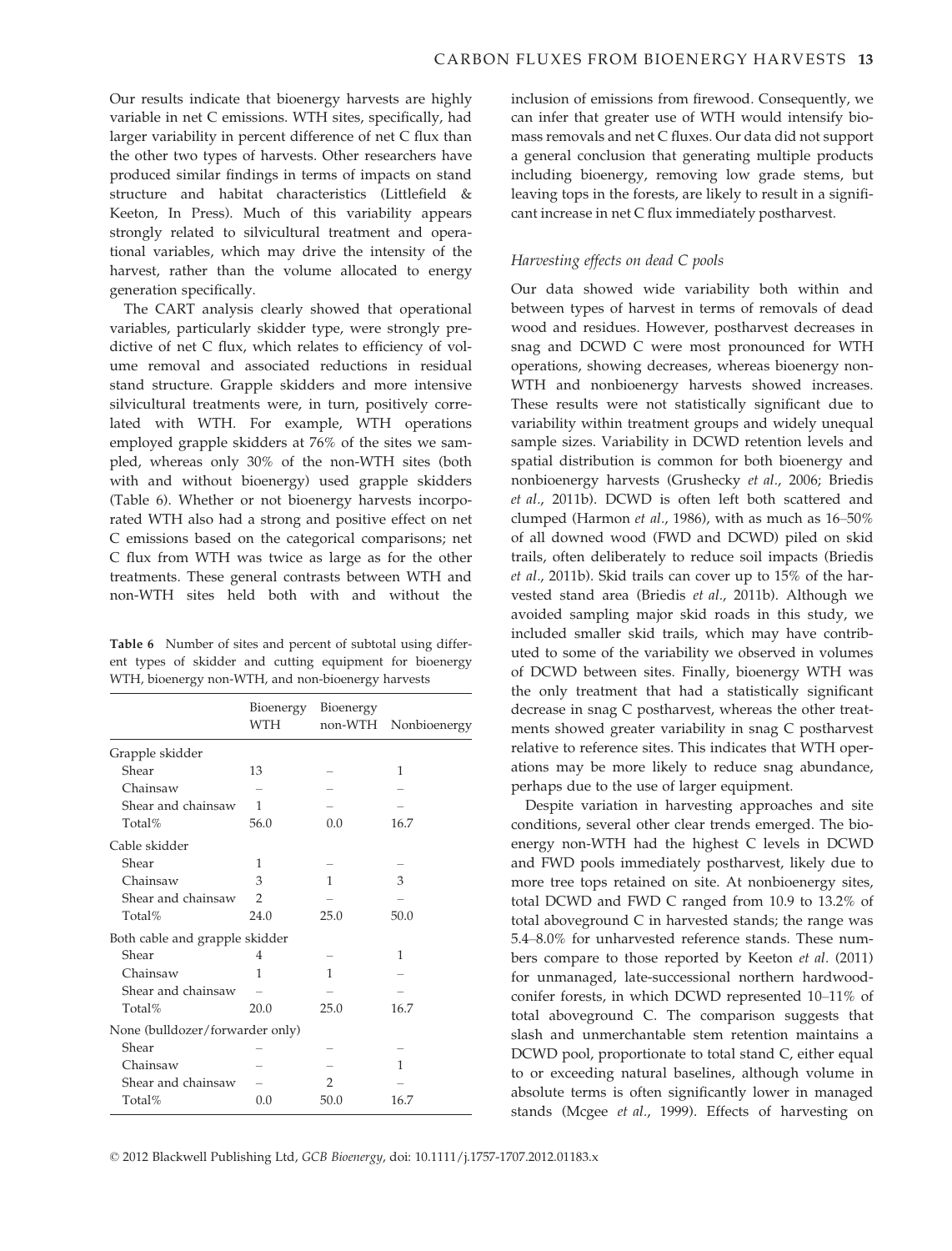woody debris are important not only because of C storage but also because of functions performed by DCWD. Those include providing wildlife habitat, reducing soil erosion, enhancing soil moisture retention, cycling nutrients, and providing riparian functions (Harmon et al., 1986; Keeton et al., 2007; Evans & Ducey, 2010). Our data suggest that some bioenergy logging operations in the U.S. Northeast are either leaving adequate DCWD on site or are adding additional pieces during the harvest, although practices and retention levels vary widely. Thus, there is a role for harvesting guidelines intended to encourage wider adoption of retention practices that would maintain greater C storage on site, in effect setting the bar where it is already being met by some operators, as supported by our data.

#### Uncertainties in assessing C emissions from bioenergy harvests

Some have argued that because burning wood releases more greenhouse gasses per unit of energy produced than fossil fuels, greater reliance on wood bioenergy will create an initial C 'debt' that must be compensated over time both by forest regrowth and avoided fossil fuel emissions (a 'dividend'; Searchinger et al., 2009). Others have commented that the magnitude of C debt and timelag until dividend depends on the end-use of the bioenergy (Eriksson et al., 2007; Zanchi et al., 2011). More recently, a view has emerged that C debt can be avoided if lowered landscape C stocks in some stands (and associated emissions from bioenergy) are compensated by sequestration in others (Malmsheimer et al., 2011). This paradigm underpins the U.S. Environmental Protection Agency's (EPA's) current framework for accounting for bioenergy emissions (EPA, 2011). Immediately postharvest, we found that in all bioenergy harvesting scenarios, the C removed from stands and emitted from bioenergy generation was greater compared with equal amounts of energy produced from fossil fuels. These results were consistent with Mckechnie et al. (2011).

In our view, the critical first step needed to resolve this debate is a determination of whether bioenergy harvests are likely to intensify C removals. If so, they would lower the average amount of C stored on the landscape at any point in time, thereby, representing a semipermanent C flux to the atmosphere. Other researchers have found that the source of bioenergy and the time scale of the analysis impact the net C flux, with greater emissions from bioenergy in the short-term (Zanchi et al., 2011). In our study, WTH intensified C removals and resulted in greater net emissions compared with other types of harvesting. This finding challenges the assumption that landscape C stocks will remain constant as demand for bioenergy increases,

particularly if the industry moves to greater reliance on WTH methods. However, net emissions from WTH also were significantly more variable compared with other harvesting approaches, suggesting that emissions outcomes will depend to a large degree on operational variables, attention given to structural retention, and other site-specific considerations. Understanding the net effects of bioenergy harvests on C emissions will require accounting for forest C inputs and outputs over multiple harvest rotations. It will also necessitate accounting at temporal and spatial scales sufficiently large to capture landscape-scale C dynamics, particularly those associated with many different harvests staggered over time and space (Schlamadinger & Marland, 1999; Searchinger et al., 2009; Manomet Center for Conservation Sciences, 2010; Gunn et al., 2012).

We evaluated the C impact of bioenergy harvests in the northeastern U.S. where forest type and specific silvicultural treatments, including harvesting equipment, may differ from other parts of the country and the world. However, the underlying questions about intensification of harvesting for bioenergy production are globally applicable. Researchers have already pointed out substantial C-accounting errors associated with the assumption that bioenergy is C-neutral (Johnson, 2009; Searchinger et al., 2009). The impact of bioenergy harvesting on short- and intermediate-term C flux has also been studied in Europe (Zanchi et al., 2011). In Austria, researchers concluded that there is a high risk of increased net C flux if additional fellings are used for bioenergy generation when the total volume allocated to bioenergy is low (Zanchi et al., 2011). Our study supports these findings and adds that the driver behind an increased net C flux from bioenergy harvests in the Northeastern U.S. is likely the use of heavier machinery associated with WTH.

#### Implications for bioenergy harvesting and C-accounting

Although atmospheric C reductions may be achieved in the long-term through sustainable forest management that increase C stored in standing forests and durable wood products (Liu & Han, 2009), our results suggest allocating more volume to energy generation than wood products may have a larger initial flux of C than those that generate more wood products. Durable wood products, such as furniture or construction grade lumber, represent an important C pool that can store C for decades (Malmsheimer et al., 2008), although there are losses associated with their conversion and the stores decline over time (Smith et al., 2006). Decisions regarding whether to allocate harvested material to bioenergy vs. competing products and uses will be heavily dependent on future market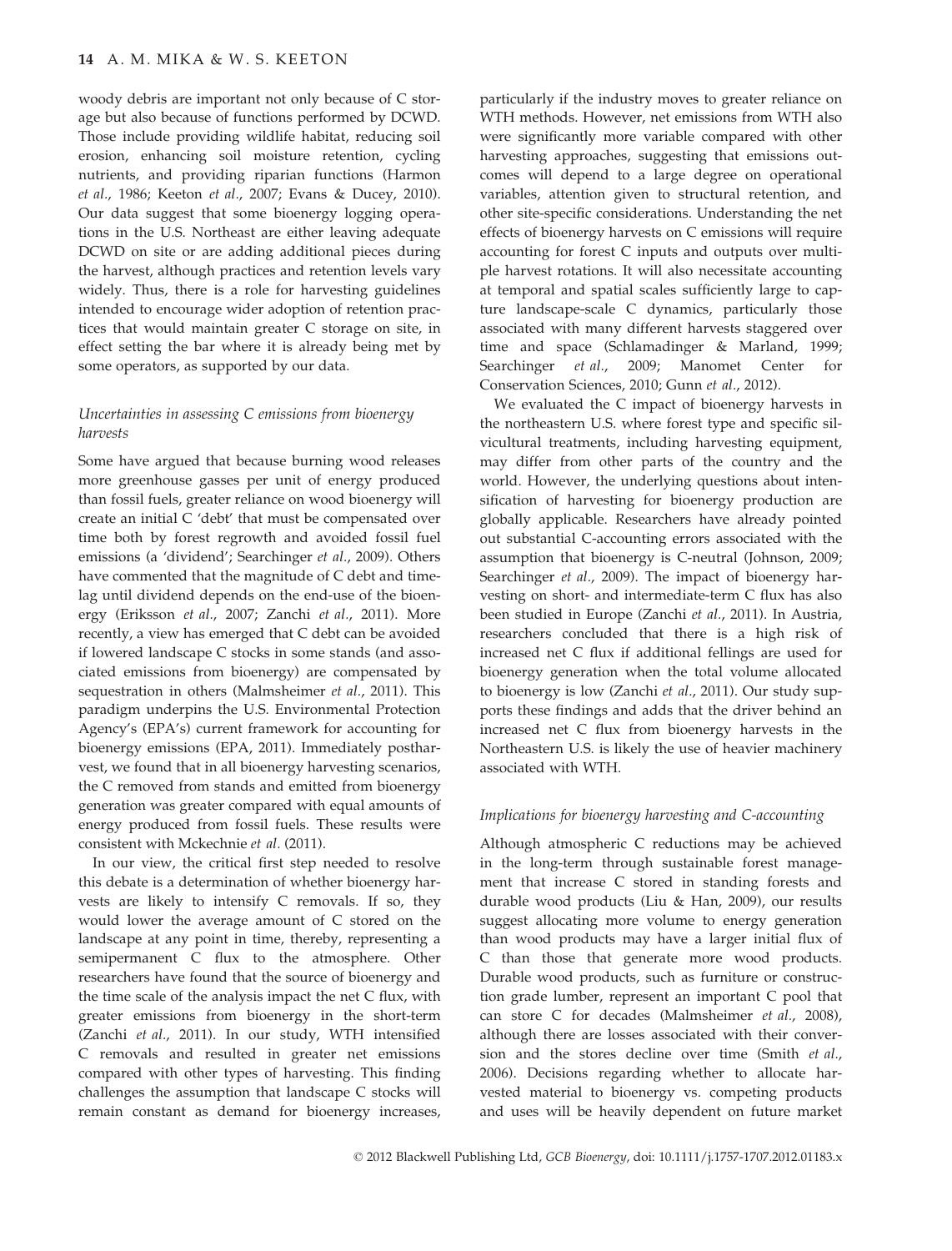prices for chips as well as sawlogs and pulp fiber (Eisenbies et al., 2009; Briedis et al., 2011a).

Our results showed that the machinery used during the harvests had the largest influence on net C flux. In our sample, WTH sites were more likely to use heavier machinery, such as a grapple skidder, than harvests that did not use whole-tree harvesting. The move from harvesting practices using chainsaws, cable-skidders, bulldozers, and tractors to feller-bunchers and cutto-length systems with forwarders, clambunk, and grapple skidders may be increasingly profitable because it improves operational efficiency (Ledoux, 2010). Bioenergy operations, in particular, gain economies of scale through mechanized harvesting, because it allows efficient harvesting of low grade/low value material across larger areas (Goychuk et al., 2011; Munsell et al., 2011). The trend toward heavier machinery, particularly grapple skidders, is reflected in our dataset, with most (63%) of the harvests employing a grapple skidder. Bigger machines open up more and wider travel lanes (Goychuk et al., 2011), contributing to the reductions in residual stand structure and aboveground C pools seen in our dataset. Thus, our findings strongly suggest that increased, continued investment in larger, mechanized machinery is likely to accelerate C removals and postharvest C emissions associated with bioenergy harvesting.

Finally, our conclusion that WTH may decrease certain aboveground C pools more than other harvesting approaches has implications for sustainable forest management, particularly where minimization of net C emissions is a key objective. As WTH may decrease snag and DCWD more than non-WTH methods, we suggest that foresters carefully consider structural retention when using these methods. This includes leaving a portion of tops on site and retaining snags whenever safety considerations allow.

#### Acknowledgements

This research was supported by grants from the National Science Foundation (Award #0613884), the Northeastern States Research Cooperative, and the USDA McIntire-Stennis Forest Research Program. We thank Don Tobi and many other foresters in VT, NH, and NY who helped locate properties for sampling, showed us around, and provided us with useful information. We also thank the landowners for allowing us access to their properties. We are grateful to our summer field crew Isabel Beavers, Emily Potter, and especially Caitlin Littlefield. We thank UVM's Carbon Dynamics Lab, GEOL 371 class, and 3 anonymous reviewers who provided valuable feedback on an early version of this manuscript.

#### References

Birdsey RA (1992) Carbon Storage and Accumulation in United States Forest Ecosystems. Department of Agriculture, Forest Service, Washington, DC, USA.

- Briedis II, Wilson JS, Benjamin Jeffrey G, Wagner RG (2011a) Biomass retention following whole-tree, energy wood harvests in central Maine: adherence to five state guidelines. Biomass and Bioenergy, 35, 3552–3560.
- Briedis JI, Wilson JS, Benjamin JG, Wagner RG (2011b) Logging residue volumes and characteristics following integrated roundwood and energy-wood whole-tree harvesting in central Maine. Northern Journal of Applied Forestry, 28, 66–71.
- California Air Resources Board (2010) Local Government Operations Protocol for the Quantification and Reporting of Greenhouse gas Emissions Inventories Version 1.1. California Air Resources Board, California Climate Action Registry, ICLEI - Local Governments for Sustainability, and The Climate Registry, Sacramento, CA.
- Davis SC, Hessl AE, Scott CJ, Adams MB, Thomas RB (2009) Forest carbon sequestration changes in response to timber harvest. Forest Ecology and Management, 258, 2101–2109.
- De'ath G, Fabricius KE (2000) Classification and Regression Trees: a powerful yet simple technique for ecological data analysis. Ecology, 81, 3178–3192.
- Demirbas A (2001) Biomass resource facilities and biomass conversion processing for fuels and chemicals. Energy Conversion and Management, 42, 1357–1378.
- Eisenbies M, Vance E, Aust W, Seiler J (2009) Intensive utilization of harvest residues in southern pine plantations: quantities available and implications for nutrient budgets and sustainable site productivity. BioEnergy Research, 2, 90–98.
- EPA (2011) Accounting Framework for Bioenenic CO<sub>2</sub> Emissions From Stationary Sources. U.S. Environmental Protection Agency, Office of Atmospheric Programs, Climate Change Division, Washington, DC, USA.
- Eriksson E, Gillespie AR, Gustavsson L, Langvall O, Olsson M, Sathre R, Stendahl J (2007) Integrated carbon analysis of forest management practices and wood substitution. Canadian Journal of Forest Research, 37, 671–681.
- Evans AM, Ducey MJ (2010) Carbon Accounting and Management of Lying Dead Wood. Forest Guild, Santa Fe, New Mexico, USA.
- Evans AM, Finkral AJ (2009) From renewable energy to fire risk reduction: a synthesis of biomass harvesting and utilization case studies in US forests. GCB Bioenergy, 1, 211–219.
- Fargione J, Hill J, Tilman D, Polasky S, Hawthorne P (2008) Land clearing and the biofuel carbon debt. Science, 319, 1235–1238.
- Forster P, Ramaswamy V, Artaxo P et al. (2007) Changes in atmospheric constituents and in radiative forcing. In: Climate Change 2007: The Physical Science Basis. Contribution of Working Group I to the Fourth Assessment Report of the Intergovernmental Panel on Climate Change (eds Solomon S, Qin D, Manning M, Chen Z, Marquis M, Averyt KB, Tignor M, Miller HL), pp 129–234. Intergovernmental Panel on Climate Change, New York, New York, USA.
- Fredeen AL, Bois CH, Janzen DT, Sanborn PT (2005) Comparison of coniferous forest carbon stocks between old-growth and young second-growth forests on two soil types in central British Columbia, Canada. Canadian Journal of Forest Research, 35, 1411–1421.
- Goychuk D, Kilgore MA, Blinn CR, Coggins J, Kolka RK (2011) The effect of timber harvesting guidelines on felling and skidding productivity in northern Minnesota. Forest Science, 57, 393–407.
- Grushecky ST, Mcgill DW, Anderson RB (2006) Inventory of wood residues in southern West Virginia. Northern Journal of Applied Forestry, 23, 47–52.
- Gunn JS, Ganz DJ, Keeton WS (2012) Biogenic vs. geologic carbon emissions and forest biomass energy production. GCB Bioenergy, 4, 239–242.
- Hall DO (1997) Biomass energy in industrialised countries a view of the future. Forest Ecology and Management, 91, 17–45.
- Hamilton K, Sjardin M, Peters-Stanley M, Marcello T (2010) Building Bridges: State of the Voluntary Carbon Markets 2010. A Report by Ecosystem Marketplace & Bloomberg New Energy Finance. The Katoomba Groups' Ecosystem Marketplace, New York, NY and Washington, DC, USA.
- Harmon ME (2001) Carbon sequestration in forests: addressing the scale question. Journal of Forestry, 99, 24–29.
- Harmon ME, Marks B (2002) Effects of silvicultural practices on carbon stores in Douglas-fir – western hemlock forests in the Pacific Northwest, U.S.A.: results from a simulation model. Canadian Journal of Forest Research, 32, 863–877.
- Harmon ME, Franklin JF, Swanson FJ et al. (1986) Ecology of coarse woody debris in temperate ecosystems. Advances in Ecological Research, 15, 133–302.
- Harmon ME, Ferrell WK, Franklin JF (1990) Effects on carbon storage of conversion of old-growth forests to young forests. Science, 247, 699–702.
- Harmon ME, Woodall CW, Fasth B, Sexton J (2008) Woody Detritus Density and Density Reduction Factors for Tree Species in the United States: A Synthesis. U.S. Department of Agriculture, Forest Service, Northern Research Station, Newtown Square, Pennsylvania, USA.

American Carbon Registry (2010) Forest Carbon Project Standard Version 2.1. American Carbon Registry, Arlington, Virginia, USA.